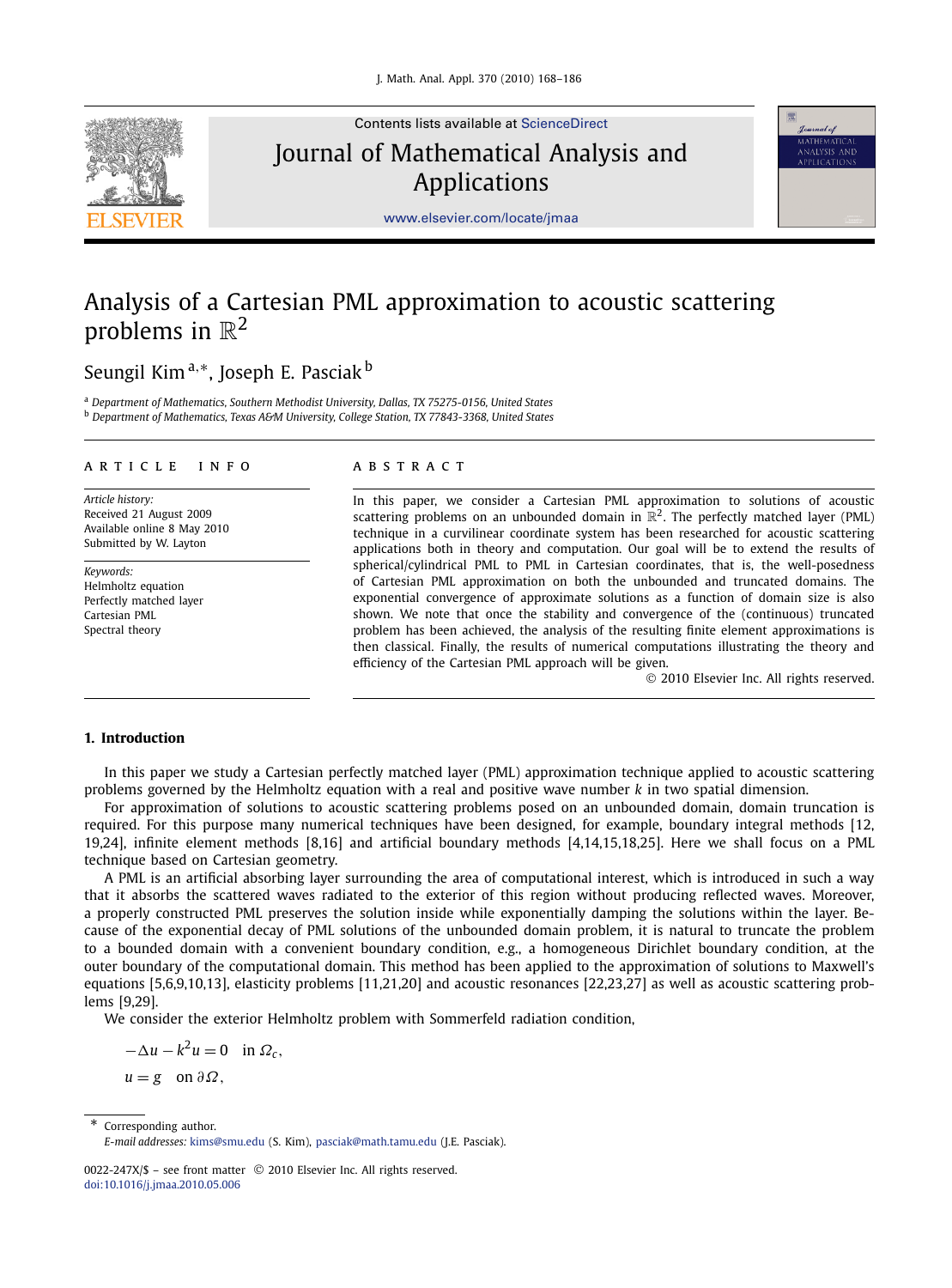$$
\lim_{r \to \infty} r^{1/2} \left| \frac{\partial u}{\partial r} - iku \right| = 0. \tag{1.1}
$$

Here *k* is real and positive and Ω is a bounded domain with a Lipschitz continuous boundary contained in the square<sup>1</sup>  $[-a, a]^2$  for some positive *a* and  $\Omega_c$  denotes  $\mathbb{R}^2 \setminus \overline{\Omega}$ .

The simplest example of a Cartesian PML approximation involves an even function  $\tilde{\sigma}$  satisfying

$$
\tilde{\sigma}(x) = 0 \quad \text{for } |x| \le a,
$$
  
\n
$$
\tilde{\sigma}(x): \quad \text{increasing for } a < x < b,
$$
  
\n
$$
\tilde{\sigma}(x) = \sigma_0 \quad \text{for } |x| \ge b.
$$
\n
$$
(1.2)
$$

Here  $0 < a < b$  and  $\sigma_0 > 0$  is a parameter (the PML strength). Then the coordinate stretching  $\tilde{x}$  is defined by

$$
\tilde{x} = x(1 + i\tilde{\sigma}(x)) \quad \text{for } x \in \mathbb{R},
$$

where the imaginary part *xσ*˜ *(x)* is responsible for attenuating scattering waves exponentially in the perfectly matched layer. For our analysis, we require that

$$
\tilde{\sigma} \in C^1(\mathbb{R}) \quad \text{with } \tilde{\sigma} \text{ piecewise smooth} \quad \text{and}
$$

$$
\tilde{\sigma}'' \in L^{\infty}(\mathbb{R}).\tag{1.3}
$$

The requirement that  $\tilde{\sigma}$  be constant for  $|x| \ge b$  is necessary for the application of the results in [28]. We believe that the last condition can be removed and its removal is the topic of work in preparation.

There are many other different coordinate stretching functions used elsewhere. These are equivalently presented in terms of  $\sigma$ . In this case the stretching is taken to be

$$
\tilde{x} = x + i \int_{0}^{x} \sigma(t) dt.
$$

This, of course, is equivalent to taking

$$
\tilde{\sigma}(x) = x^{-1} \int_{0}^{x} \sigma(t) dt
$$

above. Piecewise constant, power functions or unbounded functions have been proposed for *σ* [20,22,13,7]. To fit into the analysis presented here (see Remark 3.5), we need to explicitly exclude the case of piecewise constant  $\sigma$ .

The PML reformulation leads to the study of a source problem: for  $f \in L^2(\Omega_c)$ , find  $\hat{u} \in H_0^1(\Omega_c)$  satisfying

$$
A(\hat{u}, \phi) - k^2 (J(x)\hat{u}, \phi) = (J(x)f, \phi) \quad \text{for all } \phi \in H_0^1(\Omega_c). \tag{1.4}
$$

Here *H*<sup>1</sup> <sup>0</sup>*(Ω<sup>c</sup> )* denotes the Sobolev space of order one on *Ω<sup>c</sup>* consisting of complex valued functions which vanish on *∂Ω*,  $J(x) = d(x_1)d(x_2), d(x) = 1 + i(x\tilde{\sigma}(x))'$  and

$$
A(u, v) = \int_{\Omega_c} \left[ \frac{d(x_2)}{d(x_1)} \frac{\partial u}{\partial x_1} \frac{\partial \bar{v}}{\partial x_1} + \frac{d(x_1)}{d(x_2)} \frac{\partial u}{\partial x_2} \frac{\partial \bar{v}}{\partial x_2} \right] dx,
$$
  
(f, g) =  $\int_{\Omega_c} f \bar{g} dx.$  (1.5)

In [9], an analysis of the source problem on the infinite domain with spherical PML was given by first showing that the resulting form was coercive up to a lower order perturbation on a bounded domain. A standard argument by compact perturbation [32,35] then shows stability of the source problem once uniqueness has been established. Unfortunately, this approach fails for Cartesian PML. The problem is, e.g., that the coefficient of the *<sup>x</sup>*<sup>1</sup> derivatives in *<sup>A</sup>(*·*,*·*)* equals −*k*−<sup>2</sup> times the coefficient of the lower order contribution on the left-hand side of (1.4) when  $x_1 \in (-a, a)$ . As  $\Omega_c \cap ((-a, a) \times \mathbb{R})$  is an unbounded domain, we cannot restore coercivity by a lower order perturbation on a BOUNDED domain.

In [28], we examined the essential spectrum of the Cartesian PML operator corresponding to the scattering problem on the full domain *Ω<sup>c</sup>* . There we showed that any point on the real axis excluding the origin is either in the resolvent set or is

<sup>&</sup>lt;sup>1</sup> We consider a domain in  $\mathbb{R}^2$  for convenience. The extension to domains in  $\mathbb{R}^3$  is completely analogous. The modification required for the 3-dimensional analysis will be discussed in Appendix B.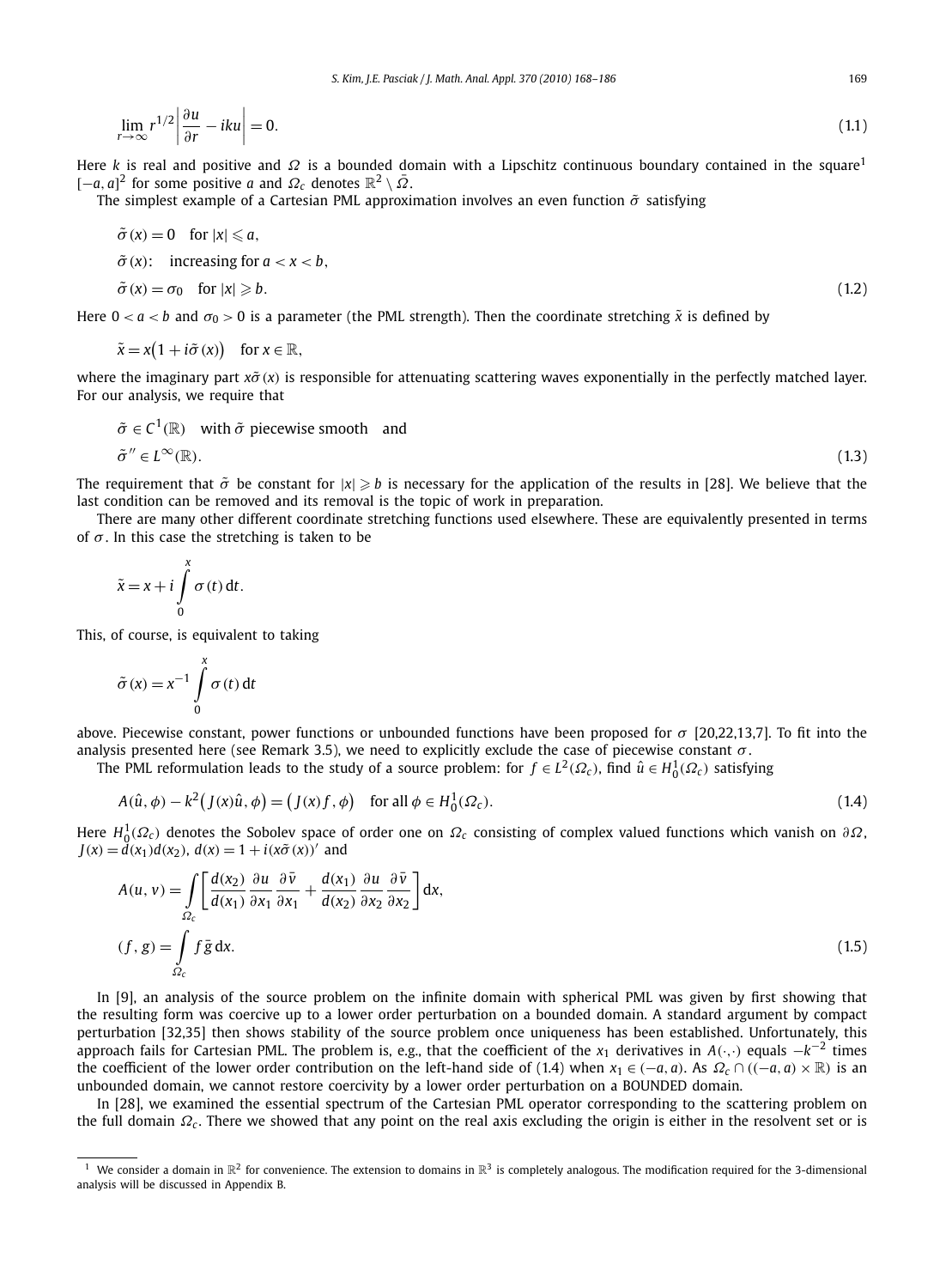

**Fig. 1.** PML domains in  $\mathbb{R}^2$ .

in the discrete spectrum (i.e., an isolated point of the spectrum of finite algebraic multiplicity). The first result of this paper is to show a uniqueness result for this problem for all real  $k \neq 0$ . Using this and the results of [28], we conclude stability of the PML scattering problem on the infinite domain. This is one of the main ingredients in our subsequent analysis of the truncated Cartesian PML problem.

Another critical ingredient for the analysis in this paper is the construction of solutions to the PML equation (and the original equation) in terms of integrals of the function and its normal derivative against a "fundamental solution" and its normal derivative. In the case of the Helmholtz equation with a real and positive wave number *k*, these results are classical. These results are mentioned for the PML Helmholtz equation based on a smooth convex geometry by Lassas and Somersalo [30]. We include a proof via analytic continuation for completeness. Such results are needed for proving uniqueness and exponential decay of the PML problem on the infinite domain, a fundamental part of this paper.

The goal of this paper is to provide results that are uniform in *δ* (the size of the computational domain) as *δ* becomes large. Accordingly, we shall use *C*, with or without subscript, to denote a generic positive constant which can be taken independent of  $\delta$  with the restriction that  $\delta \geq \delta_0$  for a fixed  $\delta_0$ . The only exception to this appears in the finite element section (Section 6) where we have not made an attempt to estimate an elliptic regularity constant.

The remainder of this paper is organized as follows. In Section 2, we reformulate a model problem with a Cartesian PML and introduce certain coefficient functions for the Cartesian PML operator. We study the fundamental solution to the Cartesian PML equation and its exponential decay in Section 3. In Section 4, we show the existence and uniqueness of the Cartesian PML equation with a real and positive wave number *k* in the infinite domain. Section 5 shows the truncated PML problem is well posed provided that the computational domain is large enough. In this case, we show that the corresponding solution converges exponentially to that of the infinite domain problem with increasing domain size. In Section 6 the solvability of the finite element problem is studied and the approximation error is analyzed. Finally, Section 7 provides the results of numerical experiments illustrating the convergence of finite element PML approximations.

#### **2. Cartesian PML reformulation**

We start with a remark concerning a slightly more general PML formulation.

**Remark 2.1.** In the introduction, we considered a simple PML example where the same stretching function was used in each direction. In an application where the domain more naturally fits into a rectangle  $[-a_1, a_1] \times [-a_2, a_2]$ , it is more reasonable (and computationally efficient) to use direction dependent PML stretching functions. For example, we use even functions  $\tilde{\sigma}_i$ , for  $j = 1, 2$  satisfying (1.2) with a, b and  $\sigma_0$  replaced by  $a_i, b_j$  and  $\sigma_{i0}$ , respectively. The only changes in (1.4) and (1.5) involve replacement of  $d(x_j)$  by  $d_j(x_j) \equiv 1 + i(x_j \tilde{\sigma}_j(x_j))'$ . As the analysis presented below is identical<sup>2</sup> for direction dependent PML stretching, for convenience of notation, from here on, we shall revert back to the case of the introduction, i.e.,  $\tilde{\sigma}_1 = \tilde{\sigma}_2 = \tilde{\sigma}$ .

We shall use a sequence of the strictly increasing square domains,  $\Omega_1 = (-a, a)^2$ ,  $\Omega_2 = (-b, b)$  (*a* and *b* are as in the introduction) and *Ωδ* = *(*−*δ,δ)*<sup>2</sup> such that *Ω* ⊂ *Ω*<sup>0</sup> ⊂ *Ω*<sup>1</sup> ⊂ *Ω*<sup>2</sup> ⊂ *Ωδ* (see Fig. 1). Here *Ω*<sup>0</sup> is an auxiliary square domain between *Ω* and *Ω*<sub>1</sub>. Let *Γ*<sub>*j*</sub> denote the boundary of *Ω<sub>j</sub>* for  $j = 0, 1, 2$  and *δ*. In particular, as we shall see, the infinite domain PML model preserves the solution of (1.1) in *Ω*1. The domain *Ωδ* \ *Ω*¯ is the domain of numerical computation. Here we assume that the origin is inside the scatterer *Ω* and the sides of square domains are parallel to the coordinate axes.

The Cartesian PML technique can be thought of as a formal complex shift in the Cartesian coordinate system. We shall use the following notations:

 $\tilde{d}(x) \equiv 1 + i\tilde{\sigma}(x),$ 

<sup>2</sup> Except possibly replacing squares with suitable rectangles.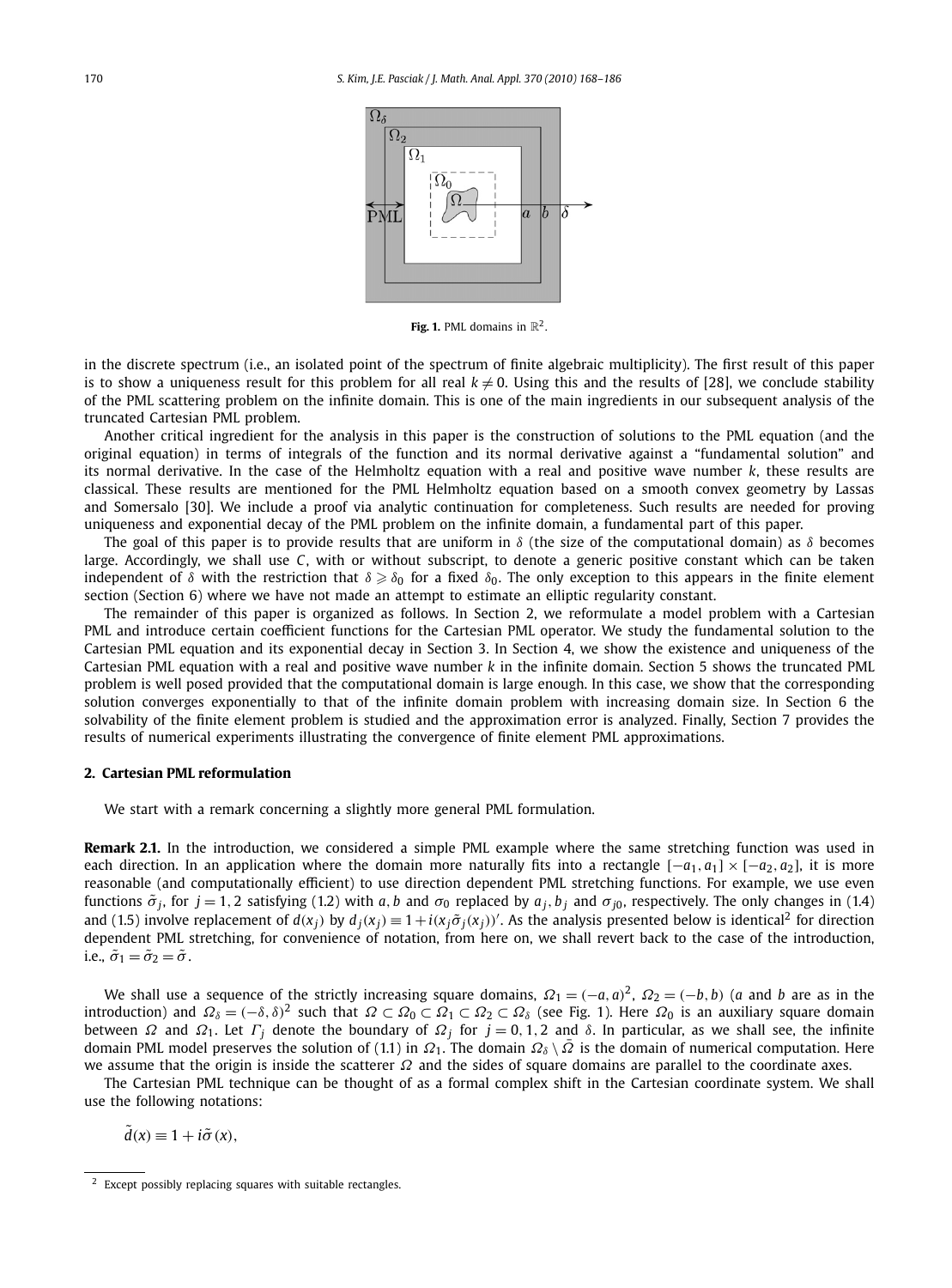$$
\tilde{x}(x) \equiv x(1 + i\tilde{\sigma}(x)) = x\tilde{d}(x),
$$
\n
$$
\sigma(x) \equiv \frac{d}{dx}(x\tilde{\sigma}(x)) = \tilde{\sigma}(x) + x\frac{d\tilde{\sigma}(x)}{dx},
$$
\n
$$
d(x) \equiv \frac{d\tilde{x}}{dx} = 1 + i\sigma(x) \quad \text{for } x \in \mathbb{R}, \quad \text{and}
$$
\n
$$
J(x) \equiv d(x_1)d(x_2),
$$
\n
$$
H(x) \equiv \begin{bmatrix} d(x_2)/d(x_1) & 0 \\ 0 & d(x_1)/d(x_2) \end{bmatrix} \quad \text{for } x = (x_1, x_2) \in \mathbb{R}^2.
$$
\n(2.1)

The goal of this paper is to study the weak form (1.4) and its analogue on the truncated domain. For the truncated problem, the only change in (1.4) and (1.5) is that  $\Omega_c$  and  $H_0^1(\Omega_c)$  are replaced by  $\Omega_\delta\setminus\bar{\Omega}$  and  $H_0^1(\Omega_\delta\setminus\bar{\Omega})$ , respectively.

#### **3. Fundamental solution to the Cartesian PML Helmholtz equation**

In this section, we investigate the fundamental solution to the Cartesian PML equation in  $\mathbb{R}^2$ . For this, we shall generalize the complex stretching functions. Let  $\sigma_M$  denote the maximum of  $\sigma$ , and

$$
U \equiv \{ z \in \mathbb{C} : \text{Re}(z) > -1/(2\sigma_M) \}.
$$

For  $z\in U$ , we define  $\tilde{d}^z, \tilde{x}^z, \sigma^z, d^z, J^z$  in (2.1) with  $z$  in place of  $i.$  We also introduce a "stretched" differential operator  $\tilde{\Delta}^z$ given by

$$
\tilde{\Delta}^z = \frac{1}{d^z(x_1)} \frac{\partial}{\partial x_1} \left( \frac{1}{d^z(x_1)} \frac{\partial}{\partial x_1} \right) + \frac{1}{d^z(x_2)} \frac{\partial}{\partial x_2} \left( \frac{1}{d^z(x_2)} \frac{\partial}{\partial x_2} \right).
$$

Finally, we denote  $\tilde{x}_j^z = \tilde{x}^z(x_j)$  and define a complexified distance between  $(\tilde{x}_1^z, \tilde{x}_2^z)$  and  $(\tilde{y}_1^z, \tilde{y}_2^z) = (\tilde{x}^z(y_1), \tilde{x}^z(y_2))$  by

$$
\tilde{r}^z = \sqrt{(\tilde{x}_1^z - \tilde{y}_1^z)^2 + (\tilde{x}_2^z - \tilde{y}_2^z)^2}.
$$

In the case of  $z = i$ , we will also use the notation  $\tilde{r}$  without *z* dependency. The properties of  $\tilde{r}^z$  are described in the following lemmas. Their proofs will be provided in Appendix A.

In the definition of  $\tilde{r}^z$ , we use the square root with a branch cut on the negative real axis and note the following lemma.

**Lemma 3.1.** *For*  $z \in U$  *there exists*  $\varepsilon > 0$  *such that for*  $x \neq y$ ,

$$
-\pi + \varepsilon \leqslant \arg((\tilde{x}_1^z - \tilde{y}_1^z)^2 + (\tilde{x}_2^z - \tilde{y}_2^z)^2) \leqslant \pi - \varepsilon.
$$

*The constant ε appearing above depends on* |Im*(z)*| *and hence holds uniformly on subsets*

$$
U_{\beta} \equiv \{ z \in U \text{ with } |\text{Im}(z)| \leq \beta \},
$$

*i.e.,*  $\varepsilon = \varepsilon(\beta)$  on  $U_\beta$ .

**Remark 3.2.** In the proof of Lemma 3.1, we actually show that for  $Im(z) > 0$ ,

$$
0 \leqslant \arg\bigl(\bigl(\tilde{x}_1^z - \tilde{y}_1^z\bigr)^2 + \bigl(\tilde{x}_2^z - \tilde{y}_2^z\bigr)^2\bigr) \leqslant \pi - \varepsilon.
$$

**Lemma 3.3.** *For z* ∈ *U* and *x*, *y* ∈  $\mathbb{R}^2$ , *there exist positive constants*  $C_1$  *and*  $C_2$  *depending on z such that* 

$$
C_1|x-y| \leqslant |\tilde{r}^z| \leqslant C_2|x-y|.
$$
\n
$$
(3.1)
$$

*Moreover, the constants C*<sub>1</sub>  $=$  C<sub>1</sub>( $\alpha$ ) and C<sub>2</sub>  $=$  C<sub>2</sub>( $\alpha$ ) can be chosen independent of z  $\in$  U provided that  $|z|$   $\leqslant$   $\alpha$ .

The fundamental solution to the Helmholtz equation in  $\mathbb{R}^2$  satisfying the Sommerfeld radiation condition at infinity with *k* real and positive is  $\Phi(r) = \frac{i}{4} H_0^1(kr)$ . We have

$$
\int_{\mathbb{R}^2} \left( -(\Delta_y + k^2 I) u(y) \right) \Phi\left(|x - y|\right) dy = u(x) \quad \text{for } u \in C_0^{\infty}(\mathbb{R}^2). \tag{3.2}
$$

Here  $H_0^1 = J_0 + iY_0$  is the Hankel function of the first kind of zero order and  $J_0$  and  $Y_0$  are the Bessel functions of the first and second kind, respectively. We have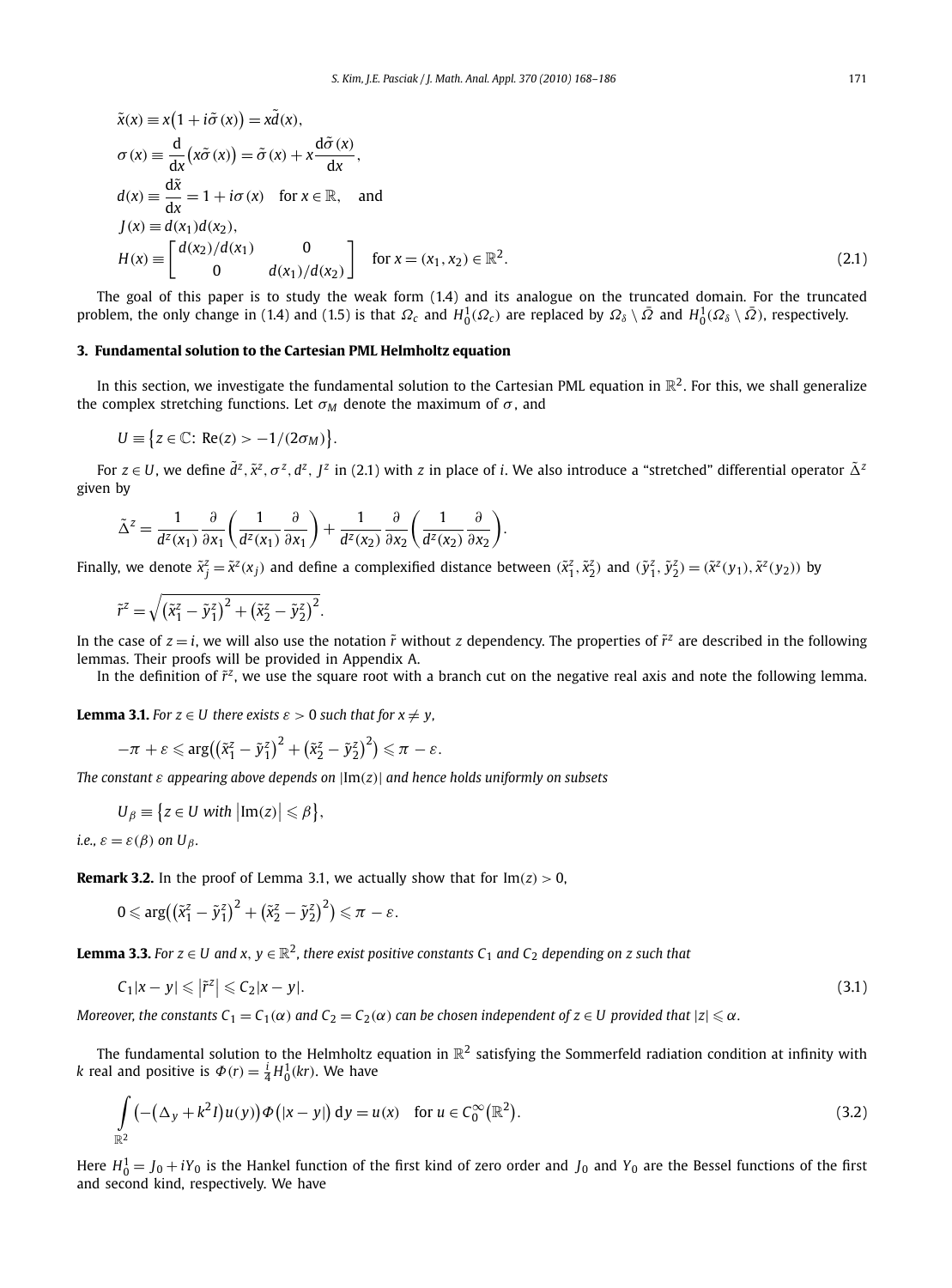$$
J_0(z) = \sum_{k=0}^{\infty} \frac{(-1)^k (z/2)^{2k}}{(k!)^2},
$$

and for  $z \in \mathbb{C} \setminus (-\infty, 0]$ 

$$
Y_0(z) = \frac{2}{\pi} J_0(z) \ln \frac{z}{2} + W_0(z)
$$

for an entire function  $W_0(z)$  with  $\lim_{z\to 0} W_0(z) = 2\gamma/\pi$ , where  $\gamma = 0.57721566...$  is Euler's constant (see, e.g., [31]). Thus

$$
H_0^1(z) = \frac{2i}{\pi} J_0(z) \ln \frac{z}{2} + E(z),
$$
  
\n
$$
H_0^{1'}(z) = \frac{2i}{\pi} \left( J_0'(z) \ln \frac{z}{2} + J_0(z) \frac{1}{z} \right) + E'(z)
$$

for an entire function  $E(z)$  with  $\lim_{z\to 0} E(z) = 1 + 2\gamma i/\pi$ . It follows that there exist  $C_b > 0$  and  $r_b > 0$  such that

$$
\left|\Phi(z)\right| \leqslant C_b \left|\ln|z|\right|,
$$
\n
$$
\left|\Phi'(z)\right| \leqslant \frac{C_b}{|z|} \tag{3.3}
$$

on  $B(0, r_b) \setminus (-r_b, 0]$ . Here  $B(0, r_b) \subset \mathbb{C}$  is a ball of radius  $r_b$  centered at  $z = 0$ . On the other hand, for large |z|, we have

$$
H_0^1(z) = \left(\frac{2}{\pi z}\right)^{1/2} e^{i(z-\pi/4)} \left(1 + O\left(\frac{1}{z}\right)\right) \quad \text{for } |\arg(z)| \le \pi - \varepsilon,
$$
  

$$
H_0^1'(z) = \left(\frac{2}{\pi z}\right)^{1/2} e^{i(z+\pi/4)} \left(1 + O\left(\frac{1}{z}\right)\right) \quad \text{for } |\arg(z)| \le \pi - \varepsilon
$$
 (3.4)

with arbitrary small *ε* [1,31].

**Theorem 3.4.** *Assume that*  $z \in U$ *. Then*  $\tilde{\Phi}^{z}(x, y) \equiv \int^{z}(y)\Phi(\tilde{r}^{z})$  *satisfies* 

$$
u(x) = \int_{\mathbb{R}^2} \left( -(\tilde{\Delta}_y^z + k^2 I) u(y) \right) \tilde{\Phi}^z(x, y) \, \mathrm{d}y \tag{3.5}
$$

for all  $u \in C_0^{\infty}(\mathbb{R}^2)$ *.* 

**Remark 3.5.** The above theorem is a fundamental step in the analysis of this paper. The smoothness assumptions on the PML function  $\tilde{\sigma}$  are sufficient to make the operator  $\tilde{\Delta}_y^z$  well defined on smooth functions. In the case of discontinuous  $\sigma$ , the operator  $\tilde{\Delta}_y^z$  would only make sense on functions whose derivatives satisfied *z*-dependent jump conditions at the lines of discontinuity. The proof of this theorem and subsequent results, e.g., Remark 4.2, would not hold in this case.

To prove (3.5), for  $u \in C_0^\infty(\mathbb{R}^2)$  and  $x \in \mathbb{R}^2$ , we define

$$
F(z) = \int\limits_{\mathbb{R}^2} \left( -(\tilde{\Delta}_y^z + k^2 I) u(y) \right) \tilde{\Phi}^z(x, y) dy = \int\limits_{\mathbb{R}^2} J^z(y) \left( -(\tilde{\Delta}_y^z + k^2 I) u(y) \right) \Phi(\tilde{r}^z) dy
$$

and we shall show that  $F(z)$  is analytic on U. This will be treated in the following lemmas.

First, we need to justify that the integral in (3.5) is well defined. To this end, fix  $x \in \mathbb{R}^2$ , set  $P(y, z) = J^z(y)(\tilde{\Delta}_y^z + k^2 I)u(y)$ and  $G(y, z) = P(y, z) \Phi(\tilde{r}^z)$ . For any  $z_0 \in U$  there exists  $\epsilon > 0$  such that  $\bar{B}(z_0, \epsilon) \subset U$ .

**Lemma 3.6.** Let  $z_0$ ,  $\epsilon$  and  $G(y, z)$  be defined as above. Then,  $G(\cdot, z)$  and  $\frac{\partial}{\partial z}G(\cdot, z)$  are integrable for each  $z \in B(z_0, \epsilon)$ . In addition, *there exists an integrable function*  $G(y)$  *such that* 

$$
\left|\frac{\partial}{\partial z}G(y,z)\right| \leqslant \mathcal{G}(y) \quad \text{for all } z \in B(z_0, \epsilon) \text{ and } y \neq x. \tag{3.6}
$$

**Proof.** Note that  $\Phi(\tilde{r}^z)$  is a continuous function of *y* except at  $y = x$ . By Lemma 3.3, there exists  $s > 0$  such that  $|\tilde{r}^z| < r_b$ for  $(y, z) \in B(x, s) \times B(z_0, \epsilon)$ . It follows from Lemma 3.1, (3.3) and Lemma 3.3 that there exists a constant  $C_{sing} > 0$  such that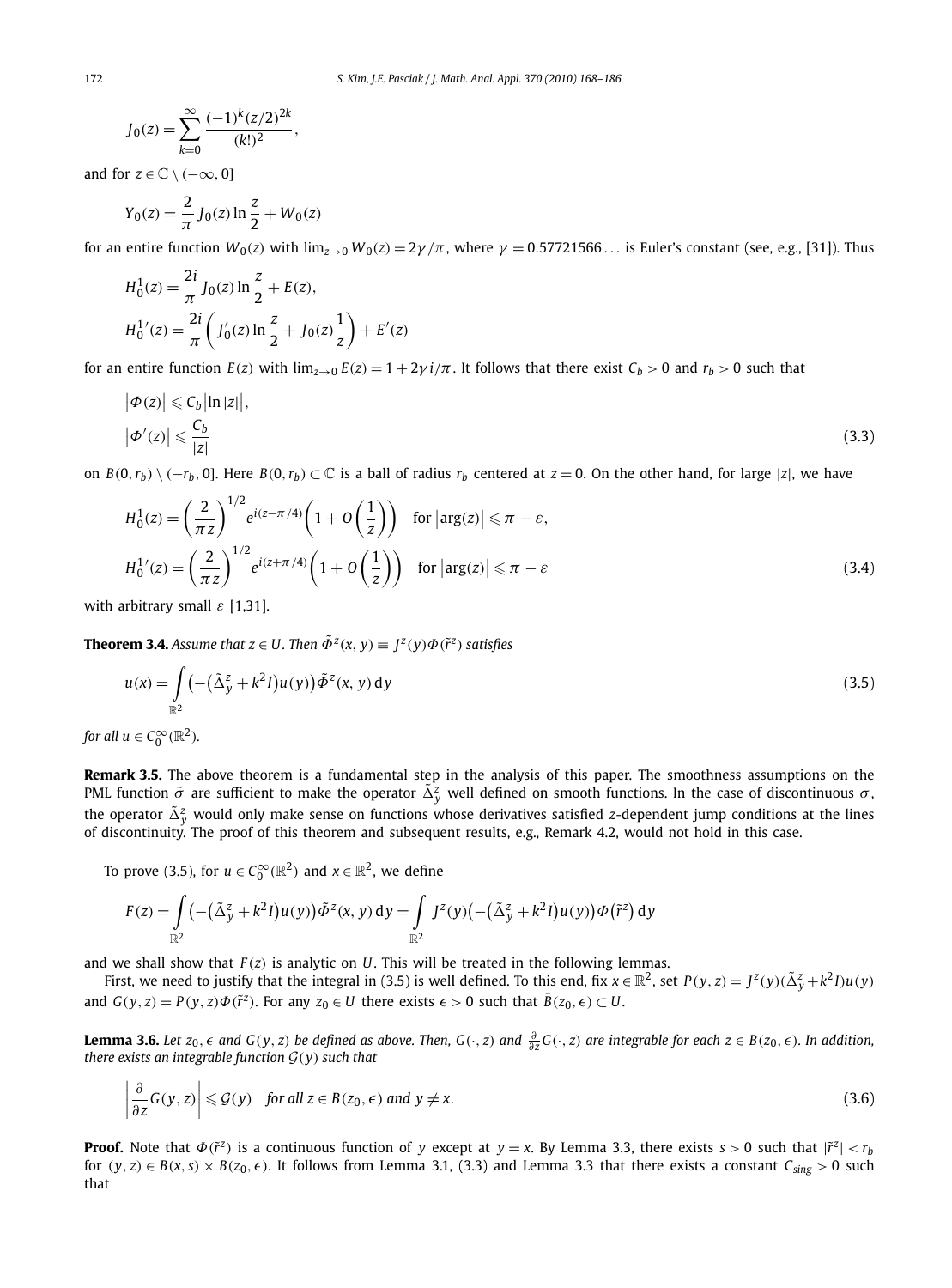$$
\left| \Phi\left(\tilde{r}^z\right) \right| \leqslant C_b \left| \ln \left| \tilde{r}^z \right| \right| \leqslant C_{sing} \left| \ln \left| x - y \right| \right|,
$$
\n
$$
\left| \Phi'\left(\tilde{r}^z\right) \right| \leqslant \frac{C_b}{\left| \tilde{r}^z \right|} \leqslant \frac{C_{sing}}{\left| x - y \right|} \tag{3.7}
$$

for  $(y, z) \in \tilde{B}(x, s) \times B(z_0, \epsilon)$ . Here  $\tilde{B}(x, s)$  denotes  $B(x, s) \setminus \{x\}$ . Moreover, by the assumption on  $\tilde{\sigma}$ , (1.3),

$$
\left| P(y,z) \right|, \left| \frac{\partial}{\partial z} P(y,z) \right| \leqslant C_p \left( \left| \Delta u(y) \right| + \left| \nabla u(y) \right| + \left| u(y) \right| \right) \quad \text{for all } y \in \mathbb{R}^2 \tag{3.8}
$$

with  $C_p$  independent of  $z \in B(z_0, \epsilon)$ .

By (3.7)–(3.8),  $G(\cdot, z)$  is integrable on the neighborhood  $B(x, s)$  for all  $z \in B(z_0, \epsilon)$ . Its integrability outside of  $B(x, s)$ follows from (3.8) and the fact that *u* is compactly supported (since  $\Phi(\tilde{r}^z)$  is bounded on supp $(u) \setminus B(x, s)$ ).

For the derivative

$$
\frac{\partial}{\partial z}G(y, z) = \left(\frac{\partial}{\partial z}P(y, z)\right)\Phi(\tilde{r}^z) + P(y, z)\frac{\partial}{\partial z}\Phi(\tilde{r}^z)
$$
\n
$$
= \left(\frac{\partial}{\partial z}P(y, z)\right)\Phi(\tilde{r}^z) + P(y, z)\Phi'(\tilde{r}^z)\frac{\partial \tilde{r}^z}{\partial z}.
$$
\n(3.9)

Except for the derivative of  $\tilde{r}^z$  with respect to *z*, the functions in (3.9) are estimated as above.

For *∂r*˜*<sup>z</sup>/∂z*, we observe

$$
x_j \tilde{\sigma}(x_j) - y_j \tilde{\sigma}(y_j) = \sigma(\xi_j)(x_j - y_j)
$$

for  $\xi$ <sup>*j*</sup> between  $x$ <sup>*j*</sup> and  $y$ <sup>*j*</sup>. Thus for  $z \in B(z_0, \epsilon)$ ,

$$
\left| \frac{\partial \tilde{r}^z}{\partial z} \right| = \left| \frac{\sum_{j=1,2} (\tilde{x}_j - \tilde{y}_j)(x_j \tilde{\sigma}(x_j) - y_j \tilde{\sigma}(y_j))}{\tilde{r}^z} \right|
$$
\n
$$
= \left| \frac{\sum_{j=1,2} (x_j - y_j)^2 (1 + z \sigma(\xi_j)) \sigma(\xi_j)}{\tilde{r}^z} \right| \leq C_r |x - y|,
$$
\n(3.10)

where we used Lemma 3.3.

Let  $h(y)$  be defined by

$$
h(y) = \begin{cases} \frac{C_{sing}}{|x-y|} & \text{for } y \in \tilde{B}(x, s), \\ C_{sup} & \text{for } y \in \mathbb{R}^2 \setminus B(x, s), \end{cases}
$$

where  $C_{sup}$  is the supremum of  $|\Phi(\tilde{r}^z)|$  and  $|\Phi'(\tilde{r}^z)|$  for  $y \in supp(u) \setminus B(x, s)$  and  $z \in B(z_0, \epsilon)$ . Since  $||n|x - y|| \leq 1/|x - y|$ for  $|x - y| < s < 1$ ,

 $|\Phi(\tilde{r}^z)|, |\Phi'(\tilde{r}^z)| \leq h(y)$  on supp $(u)$ .

Then applying (3.7), (3.8) and (3.10) to (3.9) gives

$$
\left|\frac{\partial}{\partial z}G(y,z)\right|\leqslant C_p\big(\left|\Delta u(y)\right|+\left|\nabla u(y)\right|+\left|u(y)\right|\big)h(y)\big(1+C_r|x-y|\big)
$$

and (3.6) follows. This completes the proof.  $\Box$ 

**Lemma 3.7.** For  $u \in C_0^\infty(\mathbb{R}^2)$  and  $x \in \mathbb{R}^2$ ,  $F(z)$  defined as above is analytic on U.

**Proof.** For  $z_0 \in U$  choose  $\epsilon$  as in Lemma 3.6. It suffices to show that the limit of  $(F(z+h) - F(z))/h$  as  $h \to 0$  exists for  $z \in B(z_0, \epsilon)$ . This, in turn, will follow by dominated convergence once we show that there exists an integrable function  $\tilde{\mathcal{G}}(y)$ such that

$$
\left|\frac{G(y,z+h)-G(y,z)}{h}\right|\leqslant \tilde{\mathcal{G}}(y).
$$

Then,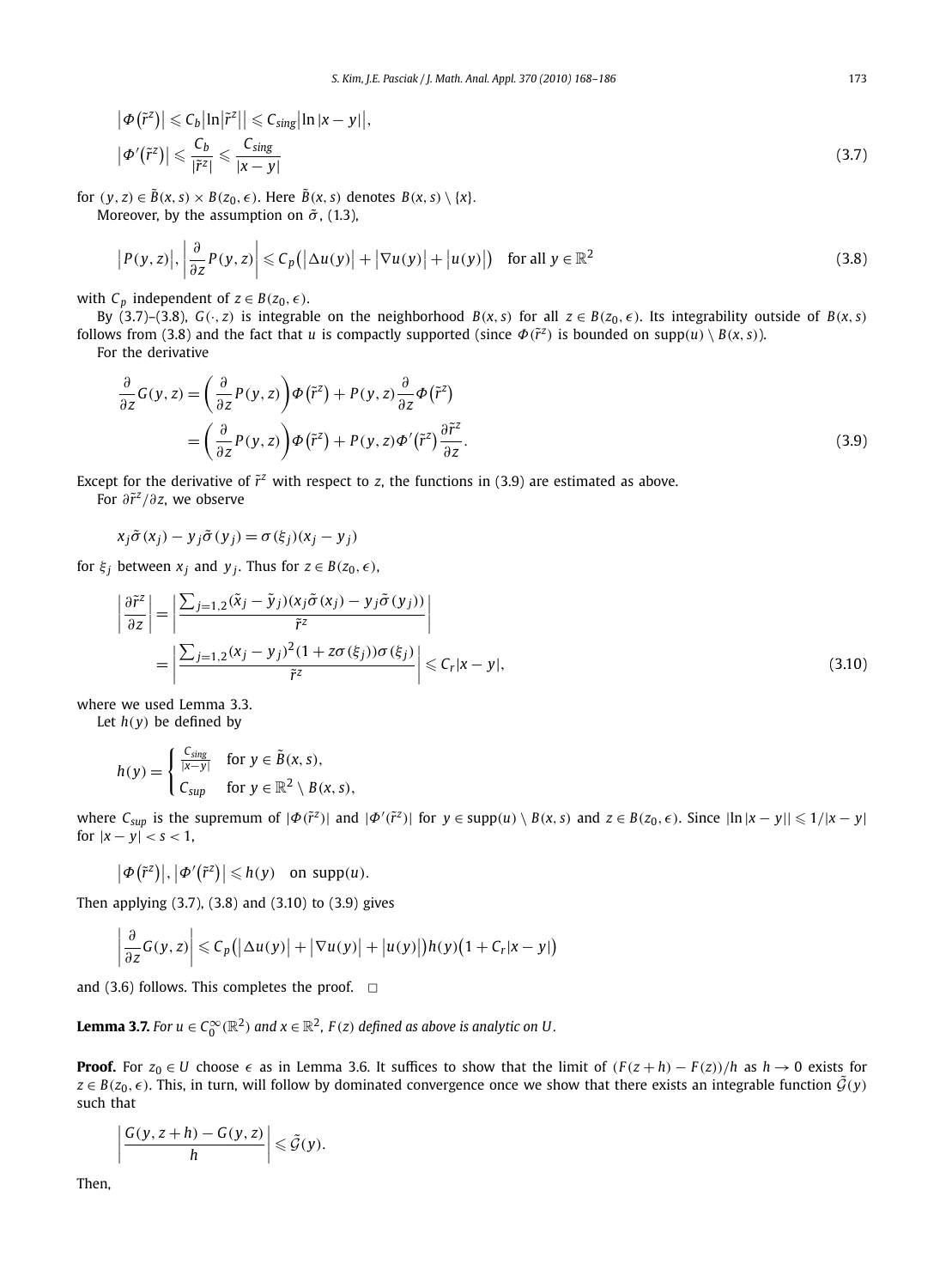$$
\frac{dF}{dz} = \int_{\mathbb{R}^2} \lim_{h \to 0} \frac{G(y, z + h) - G(y, z)}{h} dy
$$

$$
= \int_{\mathbb{R}^2} \frac{\partial}{\partial z} G(y, z) dy.
$$

By applying the mean value theorem and the Cauchy–Riemann equations, it is easy to show that for an analytic function *w*,

$$
|w(z_1) - w(z_2)| \leq 2|z_1 - z_2| \max_{\alpha \in (0,1)} \left| \frac{dw}{dz} (\alpha z_1 + (1 - \alpha) z_2) \right|.
$$

Thus, by (3.6),  $\overline{\phantom{a}}$ 

 $\overline{\phantom{a}}$  $\overline{\phantom{a}}$  $\overline{\phantom{a}}$ 

$$
\left|\frac{G(y,z+h)-G(y,z)}{h}\right|<2\mathcal{G}(y)\quad\text{for }z\in B(z_0,\epsilon),
$$

which completes the proof.  $\Box$ 

**Proof of Theorem 3.4.** First, we will prove (3.5) for real  $z \in U$ . In this case the mapping  $y \mapsto \tilde{y}^z$  is a diffeomorphism of  $\mathbb{R}^2$ with the Jacobian  $J^z(y)$  and  $\tilde{r}^z$  is  $|\tilde{x}^z - \tilde{y}^z|$ ,  $l^2$ -norm of  $\tilde{x}^z - \tilde{y}^z$  in  $\mathbb{R}^2$ . Let  $u \in C_0^{\infty}(\mathbb{R}^2)$  and define  $v(\tilde{y}^z) \equiv u(y)$ . By change of variables and (3.2),

$$
F(z) = \int_{\mathbb{R}^2} J^z(y) \left( -(\tilde{\Delta}_y^z + k^2 I) u(y) \right) \Phi\left( \left| \tilde{x}^z - \tilde{y}^z \right| \right) dy
$$
  
= 
$$
\int_{\mathbb{R}^2} \left( -(\Delta_{\tilde{y}^z} + k^2 I) v(\tilde{y}^z) \right) \Phi\left( \left| \tilde{x}^z - \tilde{y}^z \right| \right) d\tilde{y}^z
$$
  
= 
$$
v(\tilde{x}^z) = u(x),
$$

which means that  $F(z)$  is constant on  $U \cap \mathbb{R}$ . Since  $F(z)$  is analytic on U by Lemma 3.7 and constant on  $U \cap \mathbb{R}$ ,  $F(z)$  must be constant. Therefore  $F(z) = u(x)$  for all  $z \in U$ .  $\Box$ 

**Remark 3.8.** The formula (3.5) can be extended to  $u \in H^2(\mathbb{R}^2)$ . To see this, we first note that for any  $x$ ,  $\tilde{\Phi}^z(x, \cdot)$  is in  $L^2(\mathbb{R}^2)$ . In fact, this follows from the fact that  $\tilde{\Phi}^z(x, y)$  has an *L*<sup>2</sup>-integrable singularity at  $y = x$  (by (3.7)) and decays exponentially at infinity (by Lemma 4.1 and (3.4)) (we leave the details as an exercise for the reader).

We then consider, for fixed *x*, the integral operator  $I: L^2(\mathbb{R}^2) \to \mathbb{R}$  defined by

$$
I(f) = \int_{\mathbb{R}^2} f(y) \tilde{\Phi}^z(x, y) \, dy.
$$

The Schwarz inequality,

$$
\left|I(f)\right| \leqslant \|f\|_{L^2(\mathbb{R}^2)} \left\|\tilde{\Phi}^z(x,\cdot)\right\|_{L^2(\mathbb{R}^2)},
$$

implies *I* is bounded. Now, for  $u \in H^2(\mathbb{R}^2)$ , there exists  $u_n \in C_0^{\infty}(\mathbb{R}^2)$  converging to *u* in  $H^2(\mathbb{R}^2)$ . Then  $u_n(x) =$  $I(-({\tilde{\Delta}}^z+k^2I)u_n)$  converges to  $I(-({\tilde{\Delta}}^z+k^2I)u)$ . On the other hand, a Sobolev imbedding theorem implies that  $u_n(x)$  converges to *u*(*x*), i.e., *u*(*x*) = *I*(−( $\tilde{\Delta}^z$  +  $k^2$ *I*)*u*) for all *u* ∈  $H^2(\mathbb{R}^2)$ .

For each  $x \in \mathbb{R}^2$ , the function  $\Phi(\tilde{r}^z)$  (as a function of *y*) satisfies the Cartesian PML Helmholtz equation as noted in the following lemma.

**Lemma 3.9.** *Assume that*  $y \neq x$  *in*  $\mathbb{R}^2$  *and*  $z \in U$ *. Then* 

$$
(\tilde{\Delta}_y^z + k^2 I)\Phi(\tilde{r}^z) = 0.
$$

**Proof.** Let *x, y, z* be as above. We note that

$$
\tilde{F}(z) \equiv \left(\tilde{\Delta}_y^z + k^2 I\right) \Phi\left(\tilde{r}^z\right) = \Phi''\left(\tilde{r}^z\right) + \frac{1}{\tilde{r}^z} \Phi'\left(\tilde{r}^z\right) + k^2 \Phi\left(\tilde{r}^z\right). \tag{3.11}
$$

As  $\tilde{F}(z)$  is analytic on *U* and vanishes for real  $z \in U$ ,  $\tilde{F}(z)$  vanishes identically.  $\Box$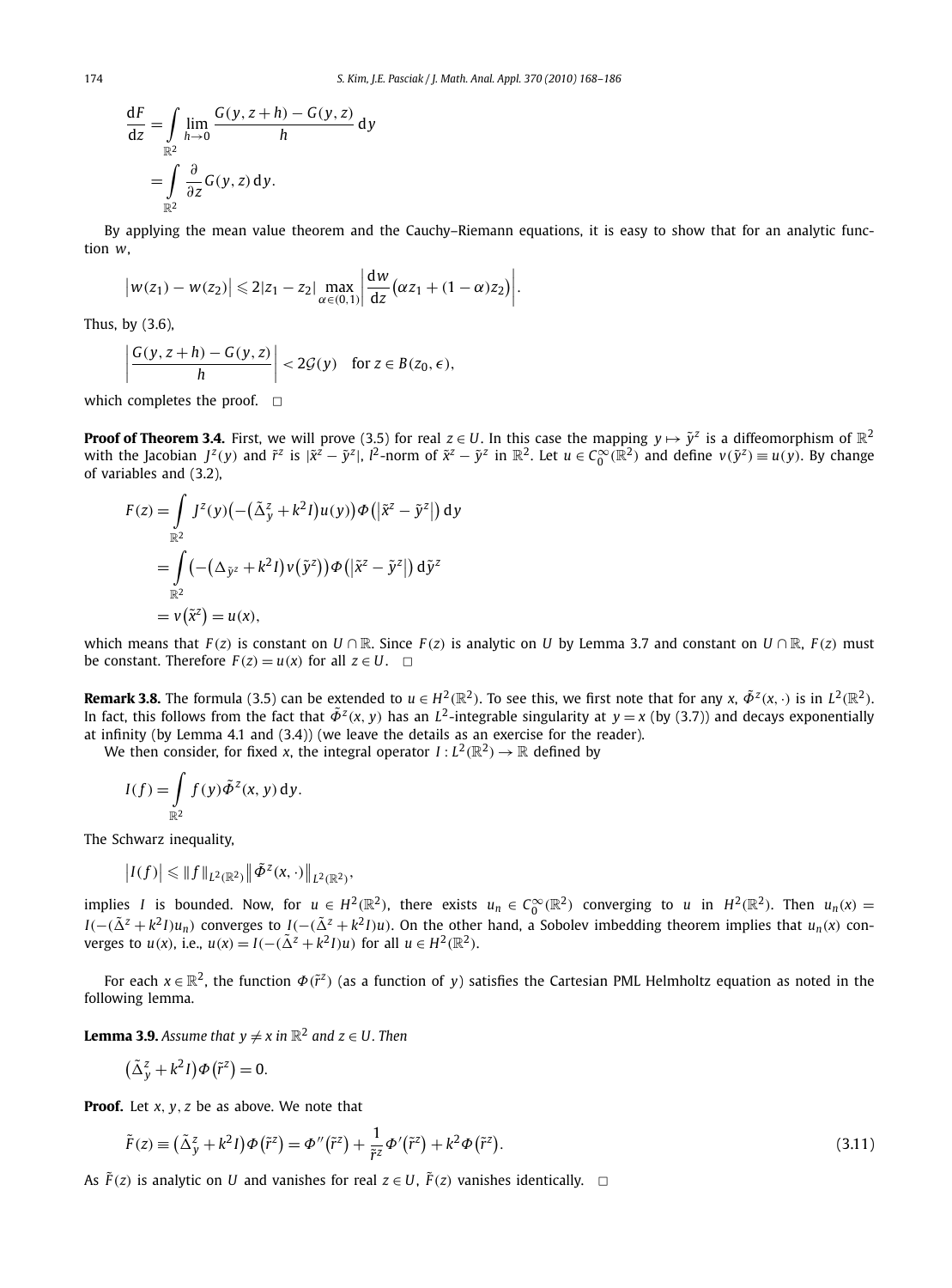#### **4. Solvability of the PML problem in the infinite domain**

From this section on, we take *z* = *i* and *z*-dependency in notations will be omitted for simplicity. Also, *C* and *α* represent generic constants which do not depend on *δ*.

We start with a lemma involving the imaginary part of the stretched radius  $\tilde{r}$ .

 $\bf{Lemma \ 4.1.}$  *There is a positive constant*  $\alpha$  *such that for*  $y \in [-a,a]^2$  *and*  $\|x\|_\infty \geqslant b,$ 

$$
\operatorname{Im}(\tilde{r}) \geqslant \alpha |x|.\tag{4.1}
$$

In addition, (4.1) holds also if  $y \in [-m, m]^2$ ,  $\|x\|_\infty = R \geqslant 2m$  and  $m \geqslant b$ .

**Proof.** Let *y* be in  $[-a, a]^2$  and *x* be in the complement of  $(-b, b)^2$ . Assume without loss of generality that  $|x_1| = ||x||_{\infty}$ . Then

$$
\tilde{r}^2 = (x_1 - y_1)^2 - (\sigma_0 x_1)^2 + 2(x_1 - y_1)\sigma_0 x_1 i + (x_2 - y_2)^2 - (\tilde{\sigma}(x_2)x_2)^2 + 2(x_2 - y_2)\tilde{\sigma}(x_2)x_2 i
$$
  
=  $R_1 + I_1 i + R_2 + I_2 i = R_3 + I_3 i.$  (4.2)

Now  $I_1 > 0$  and  $I_2 \ge 0$  and there is a positive constant  $c_1$  satisfying

$$
2\operatorname{Re}(\tilde{r})\operatorname{Im}(\tilde{r})=I_3\geqslant I_1\geqslant c_1\|x\|_{\infty}^2.
$$
\n
$$
(4.3)
$$

Moreover, Remark 3.2 implies that the real part of  $\tilde{r}$  is non-negative, and using Lemma 3.3

$$
\operatorname{Re}(\tilde{r}) \leqslant |\tilde{r}| \leqslant c_2 \|x\|_{\infty}.\tag{4.4}
$$

An elementary calculation using (4.3) and (4.4) gives

$$
\text{Im}(\tilde{r}) \geqslant \frac{c_1}{2c_2} \|x\|_{\infty} \geqslant \frac{c_1}{2\sqrt{2}c_2} |x|.
$$

For the second case, we start with (for  $j = 1, 2$ )

$$
\tilde{x}_j - \tilde{y}_j = (x_j - y_j) + (\tilde{\sigma}(x_j)x_j - \tilde{\sigma}(y_j)y_j)i.
$$

Now,

$$
\tilde{\sigma}(x_j)x_j - \tilde{\sigma}(y_j)y_j = \int_{y_j}^{x_j} \sigma(s) ds = \sigma(\zeta_j)(x_j - y_j)
$$
\n(4.5)

for some *ζ*<sub>*i*</sub> between *x*<sub>*i*</sub> and *y*<sub>*i*</sub>. Assume without loss of generality that  $|x_1| = ||x||_{\infty}$ . We expand  $\tilde{r}^2$  analogous to (4.2), i.e.,

$$
\tilde{r}^2 \equiv R_1 + I_1 i + R_2 + I_2 i \equiv R_3 + I_3 i.
$$

Now, (4.5) and the fact that  $\sigma \ge 0$  implies that  $I_2 \ge 0$ . Moreover, the integral representation of the difference in (4.5) implies that if  $x_1 \geq 2m$ ,

$$
\int_{y_1}^{x_1} \sigma(s) ds \geq \sigma_0(x_1 - b) \geq \frac{\sigma_0}{3}(x_1 - y_1) > 0.
$$

Thus

$$
I_1\geqslant \frac{2\sigma_0}{3}(x_1-y_1)^2\geqslant \frac{\sigma_0}{3}\|x\|_\infty^2.
$$

The same argument implies the above inequality when  $x_1 < 0$ . Thus,  $(4.3)$  and  $(4.4)$  follow for this case as well, and the conclusion of the lemma immediately follows as above.  $\Box$ 

**Remark 4.2.** Let *D* be a domain in  $\mathbb{R}^2$ . Let  $\tilde{D}$  be a domain containing  $\tilde{D}$  with  $\beta = \text{dist}(D, \partial \tilde{D})$  for a fixed constant  $\beta$  and suppose that  $u \in H^1(\tilde{D})$  satisfies

$$
A(u, \phi) - k^2 (J(x)u, \phi) = 0 \quad \text{for all } \phi \in H_0^1(\tilde{D}).
$$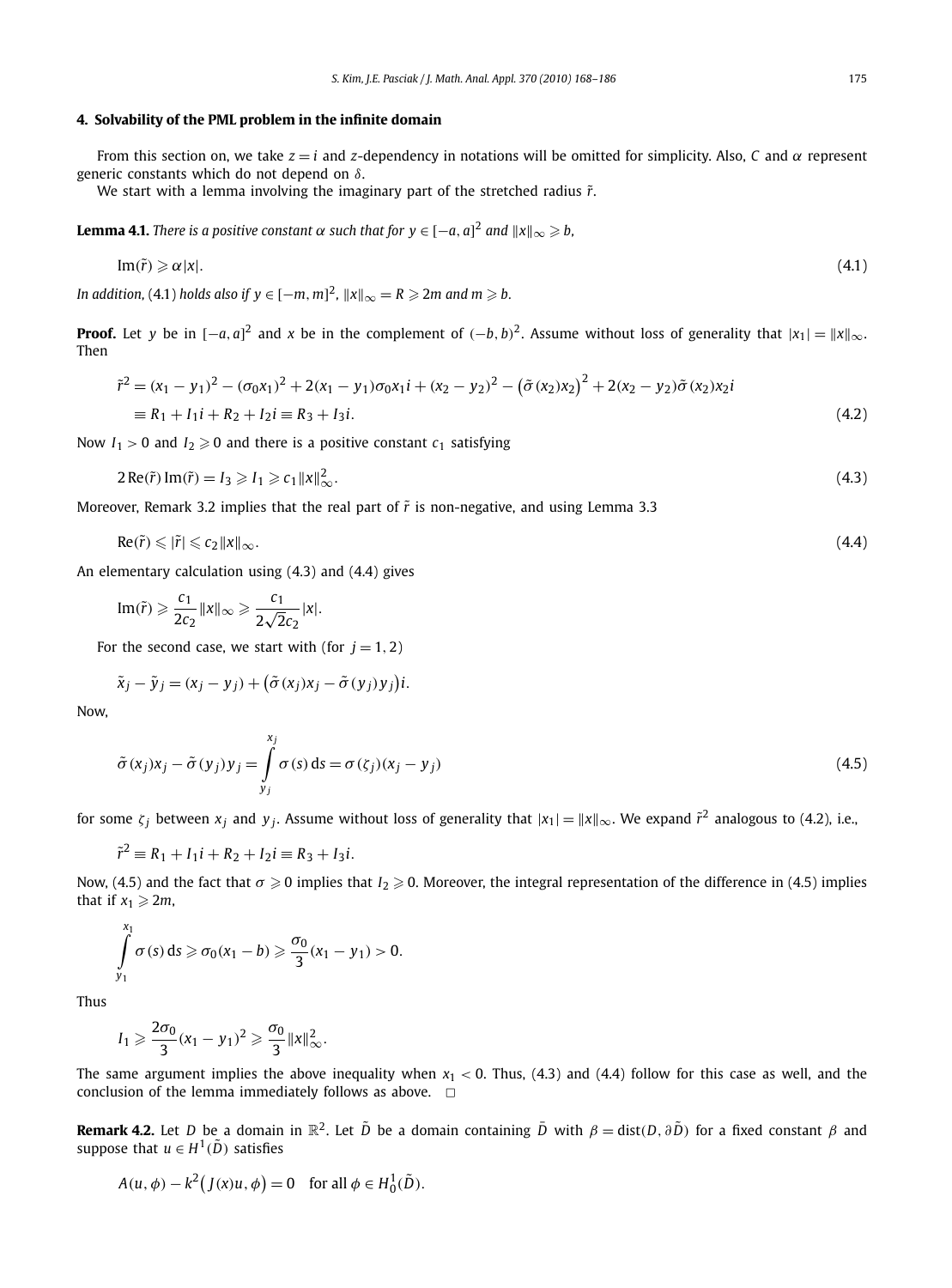

Fig. 2.  $\Omega_R$  and  $\Omega_0$  are two square domains, and  $\Gamma_R$  and  $\Gamma_0$  denote their boundary, respectively.  $D = \Omega_R \setminus \overline{\Omega}_0$  and  $\overline{D}$  is a domain containing  $\overline{D}$ .

Then, by interior regularity (note that the assumption on  $\tilde{\sigma}$  (1.3) is necessary for the interior regularity, see, e.g., [17]), *u* is in  $H^2(D)$  and there is a constant *C* depending on *β*, *k* and *σ* (but not on *δ* even if *D* depends on *δ*) satisfying

$$
||u||_{H^2(D)} \leq C ||u||_{L^2(\tilde{D})}.
$$

This is because the coefficients defining *A(*·*,*·*)* satisfy

 $Re(d(x)/d(y)) \geqslant \alpha_0$  and  $Re(d(y)/d(x)) \geqslant \alpha_0$ 

for a positive number  $\alpha_0$  and all  $x, y \in \mathbb{R}$ . This, in turn, implies the coercivity of  $A(\cdot, \cdot) + (\cdot, \cdot)$  and the interior regularity result follows.

We first derive an integral formula for solutions to  $(\tilde{\Delta} + k^2 I)u = 0$  on  $\Omega_c$ .

**Theorem 4.3.** Assume that  $u \in H^1(\Omega_c)$  satisfies  $(\tilde{\Delta} + k^2 I)u = 0$  on  $\Omega_c$ . Then, for  $x \in \mathbb{R}^2 \setminus \bar{\Omega}_0$ ,

$$
u(x) = \int\limits_{\Gamma_0} \left[ u(y) \frac{\partial \Phi(\tilde{r})}{\partial n_y} - \Phi(\tilde{r}) \frac{\partial u}{\partial n}(y) \right] dS_y, \tag{4.6}
$$

*where n is the outward unit normal vector on Γ*<sub>0</sub>*.* 

**Proof.** We verify the theorem for  $x \in [-m, m]^2$  with  $m \ge b$ . Let  $\Omega_R$  be a square domain  $(-R, R)^2$  with  $R \ge 2m$  and  $\Gamma_R$  its boundary. Let  $D=\Omega_R\setminus\bar{\Omega}_0$ . Since u is in  $H^2_{loc}(\Omega_c)$ , u is in  $H^2$  on a neighborhood  $\tilde{D}$  of D (see Fig. 2). Using a cutoff function, which is one on *D* and supported on  $\tilde{D}$ , we can define a compactly supported extension  $\tilde{u}$  in  $H^2(\mathbb{R}^2)$  of *u* defined on *D*. For  $x \in D$  it follows from Theorem 3.4 and Remark 3.8 that

$$
-u(x) = \int_{\mathbb{R}^2} ((\tilde{\Delta}_y + k^2 I)\tilde{u}(y)) \tilde{\Phi}(x, y) dy
$$
  
= 
$$
\int_{\Omega_0} ((\tilde{\Delta}_y + k^2 I)\tilde{u}(y)) \tilde{\Phi}(x, y) dy + \int_{\mathbb{R}^2 \setminus \tilde{\Omega}_R} ((\tilde{\Delta}_y + k^2 I)\tilde{u}(y)) \tilde{\Phi}(x, y) dy.
$$

By integration by parts and Lemma 3.9

$$
u(x) = -\int_{\Gamma_0} \left[ \Phi(\tilde{r}) n^t H \nabla u(y) - u(y) n^t H \nabla \Phi(\tilde{r}) \right] dS_y + \int_{\Gamma_R} \left[ \Phi(\tilde{r}) n^t H \nabla u(y) - u(y) n^t H \nabla \Phi(\tilde{r}) \right] dS_y,
$$

where *n* is the outward unit normal vector on the boundaries of *Ω*<sup>0</sup> and *Ω<sup>R</sup>* .

Since  $|d(y_i)|$  for  $j = 1, 2$  is bounded above and below away from zero, by a Schwarz inequality

$$
I = \left| \int\limits_{\Gamma_R} \left[ \Phi(\tilde{r}) n^t H \nabla u(y) - u(y) n^t H \nabla \Phi(\tilde{r}) \right] dS_y \right|
$$
  
\$\leqslant C \left( \left\| \Phi(\tilde{r}) \right\|\_{L^2(\Gamma\_R)} \| \nabla u \|\_{L^2(\Gamma\_R)} + \left\| u \right\|\_{L^2(\Gamma\_R)} \| \nabla \Phi(\tilde{r}) \right\|\_{L^2(\Gamma\_R)}\right).

Set  $S_\gamma = \{x \in \mathbb{R}^2$ : dist $(x, \Gamma_R) < \gamma\}$  with  $\gamma$  independent of *R* and small enough so that  $S_\gamma \subset \mathbb{R}^2 \setminus \overline{Q}_0$ . Using a trace inequality and Remark 4.2,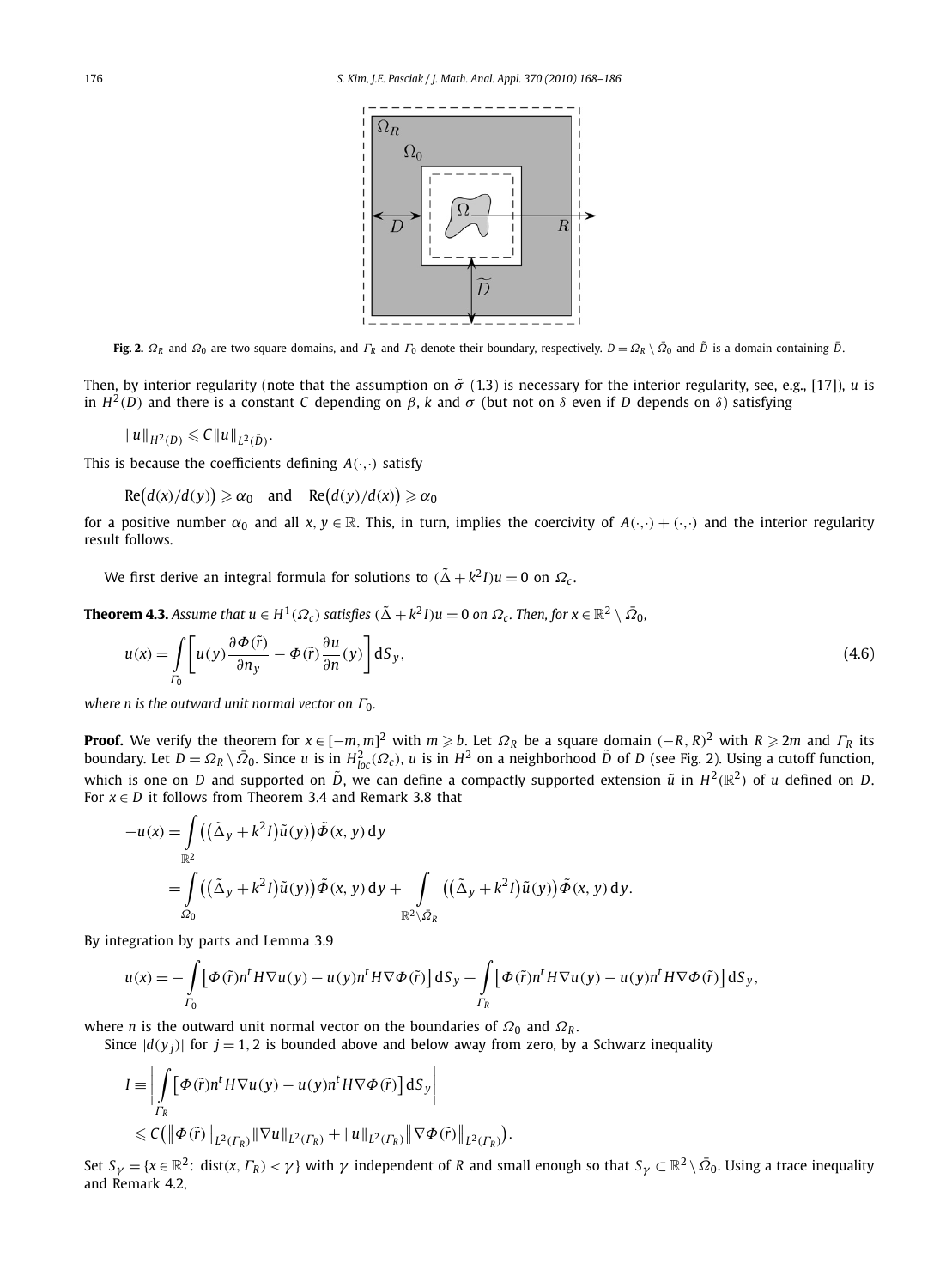$$
||u||_{L^{2}(T_{R})} \leq C||u||_{H^{1}(\Omega_{c})} \text{ and}
$$
  
\n
$$
||\nabla u||_{L^{2}(T_{R})} \leq C||u||_{H^{2}(S_{\gamma})} \leq C||u||_{H^{1}(\Omega_{c})}.
$$
\n(4.7)

It follows from (3.4) and Lemma 4.1 that

$$
\left|\Phi(\tilde{r})\right| \leqslant Ce^{-k\operatorname{Im}(\tilde{r})} \leqslant Ce^{-\alpha k|y|}.\tag{4.8}
$$

This implies

$$
\left(\int\limits_{\Gamma_R} |\varphi(\tilde{r})|^2 \, \mathrm{d}S_y\right)^{1/2} \leqslant C \left(\int\limits_{\Gamma_R} e^{-2\alpha kR} \, \mathrm{d}S_y\right)^{1/2} \leqslant C e^{-\alpha_1 kR} \tag{4.9}
$$

for some  $0 < \alpha_1 < \alpha$ .

Using Lemma 3.3, (3.4) and Lemma 4.1, we see that

$$
\left|\frac{\partial\Phi(\tilde{r})}{\partial y_j}\right| = \left|\Phi'(\tilde{r})\frac{(\tilde{x}_j - \tilde{y}_j)(-d(y_j))}{\tilde{r}}\right| \leqslant C\left|\Phi'(\tilde{r})\right| \leqslant Ce^{-\alpha k|y|}.\tag{4.10}
$$

A simple computation as in (4.9) shows that

$$
\left\|\nabla\Phi(\tilde{r})\right\|_{L^{2}(I_{R})} \leqslant Ce^{-\alpha_{1}kR} \tag{4.11}
$$

for some positive  $\alpha_1$ . Combining (4.7), (4.9), and (4.11) gives

$$
I\leqslant Ce^{-\alpha_1kR}\|u\|_{H^1(\Omega_c)}.
$$

Since *I* converges to zero as *R* tends to infinity, there is no contribution of the outer boundary *Γ<sup>R</sup>* . Finally, we obtain (4.6) since *H* is the identity on  $\Gamma_0$ .  $\Box$ 

**Remark 4.4.** The above theorem is a uniqueness result. It is not hard to see that the right-hand side of (4.6) gives a function *w* which satisfies  $(\tilde{\Delta}+k^2I)w=0$  in  $\mathbb{R}^2\setminus\bar{\Omega}_0$ . The theorem shows that there is only one function satisfying  $(\tilde{\Delta} + k^2 I)w = 0$  in  $\mathbb{R}^2 \setminus \overline{\Omega}_0$  along with

$$
w = u
$$
 and  $\frac{\partial w}{\partial n} = \frac{\partial u}{\partial n}$  on  $\Gamma_0$ .

The following proposition shows the uniqueness of solutions to the Cartesian PML problem in the infinite domain (1.4).

**Proposition 4.5.** The Cartesian PML problem (1.4) with  $f = 0$  has only a trivial solution in  $H_0^1(\Omega_c)$ .

**Proof.** Let  $\tilde{u}$  be a solution to (1.4) with  $f = 0$  in  $H_0^1(\Omega_c)$ . By Theorem 4.3,  $\tilde{u}$  can be expressed in the integral formula

$$
\tilde{u}(x) = \int_{\Gamma_0} \left[ \tilde{u}(y) \frac{\partial \Phi(\tilde{r})}{\partial n_y} - \Phi(\tilde{r}) \frac{\partial \tilde{u}}{\partial n}(y) \right] dS_y
$$
\n(4.12)

for  $x \in \mathbb{R}^2 \setminus \overline{\Omega}_0$ . Define

$$
u(x) = \begin{cases} \tilde{u}(x) & \text{for } x \in \bar{\Omega}_0 \setminus \bar{\Omega}, \\ \int_{\Gamma_0} [\tilde{u}(y) \frac{\partial \Phi(|x-y|)}{\partial n_y} - \Phi(|x-y|) \frac{\partial \tilde{u}}{\partial n}(y)] \, dS_y & \text{for } x \in \mathbb{R}^2 \setminus \bar{\Omega}_0. \end{cases}
$$
(4.13)

Note that the transition at  $Ω_0$  is smooth since  $Φ(|x - y|)$  coincides with  $Φ(ř)$  near  $Ω_0$ . It follows that *u* satisfies (1.1) with *g* = 0. As (1.1) has unique solutions,  $\tilde{u}$  vanishes identically on  $\bar{\Omega}_0 \setminus \bar{\Omega}$  and outside by (4.12).  $\Box$ 

We combine the sesquilinear forms in (1.4) and define

$$
A_{k^2}(\cdot,\cdot) = A(\cdot,\cdot) - k^2(J\cdot,\cdot).
$$

We then have the following lemma which provides stability of the PML problem on  $Ω<sub>c</sub>$ .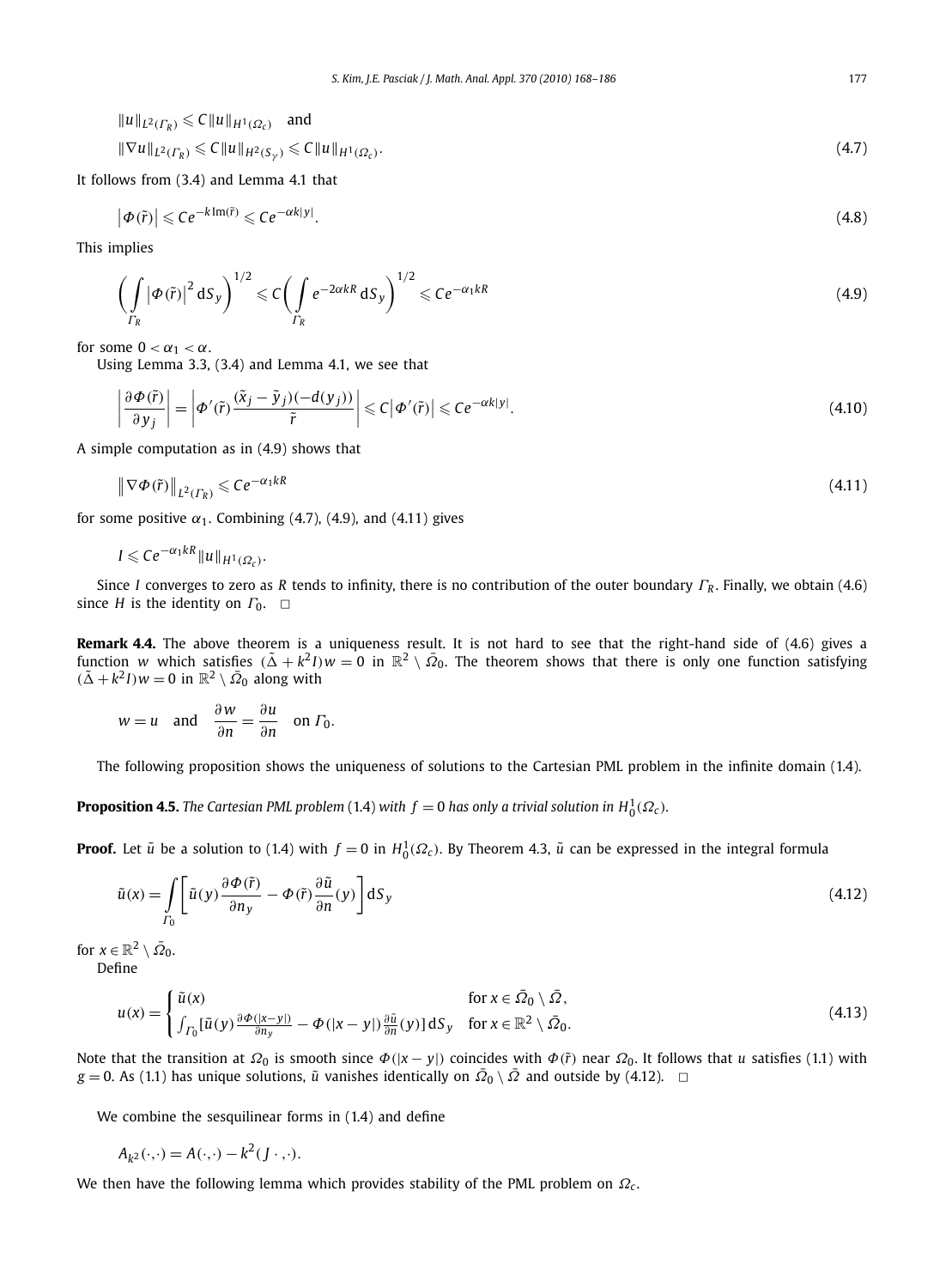**Lemma 4.6.** *For any real k*  $\neq$  0*, the following two inf–sup conditions hold: For u in H*<sup>1</sup>( $\Omega_c$ )*,* 

$$
||u||_{H^1(\Omega_c)} \leq C \sup_{\phi \in H_0^1(\Omega_c)} \frac{|A_{k^2}(u, \phi)|}{||\phi||_{H^1(\Omega_c)}},
$$

*and*

$$
||u||_{H^1(\Omega_c)} \leq C \sup_{\phi \in H_0^1(\Omega_c)} \frac{|A_{k^2}(\phi, u)|}{||\phi||_{H^1(\Omega_c)}}.
$$

**Proof.** It follows from Remark 2.6 and Theorem 4.6 of [28], that for any real  $k \neq 0$ , either the above two inf–sup conditions hold or there is an eigenvector corresponding to  $k^2$ , i.e., a non-zero function  $w \in H_0^1(\Omega_c)$  satisfying

 $A_{k^2}(w, \phi) = 0$  for all  $\phi \in H_0^1(\Omega_c)$ .

The lemma follows since Proposition 4.5 prohibits such a  $w$ .  $\Box$ 

We now have the first main result on the solvability of the infinite domain problem (1.4).

**Theorem 4.7.** Let k be real and positive and g be in  $H^{1/2}(\Gamma)$ . Then there exists a unique solution  $\tilde{u} \in H^1(\Omega_c)$  to the problem

$$
A_{k^2}(\tilde{u}, \phi) = 0 \quad \text{for all } \phi \in H_0^1(\Omega_c) \tag{4.14}
$$

with  $\tilde{u}=$  g. Moreover,  $\|\tilde{u}\|_{H^1(\Omega_c)}\leqslant C\|g\|_{H^{1/2}(\Gamma)}.$  Finally, the solution  $\tilde{u}$  decays exponentially, i.e., there exist C  $>$  0 and  $\alpha_1>0$  $(\alpha_1 \leqslant \alpha \text{ with } \alpha \text{ in Lemma 4.1})$  such that for  $\|x\|_{\infty} \geqslant b$  and  $\delta \geqslant b,$ 

$$
\left|\tilde{u}(x)\right| \leq Ce^{-\alpha_1 k|x|} \|g\|_{H^{1/2}(\Gamma)} \quad \text{and} \quad \|\tilde{u}\|_{H^{1/2}(\Gamma_\delta)} \leq Ce^{-\alpha_1 k\delta} \|g\|_{H^{1/2}(\Gamma)}.
$$
\n(4.15)

**Proof.** The solvability of (4.14) easily follows from Lemma 4.6 and we conclude that the problem (4.14) has a unique weak solution  $\tilde{u} \in H^1(\Omega_c)$  satisfying

$$
\|\tilde{u}\|_{H^1(\Omega_c)}\leqslant C\|g\|_{H^{1/2}(\Gamma)}.
$$

By Remark 4.2,  $\tilde{u}$  is in  $H^2((-3b/2,3b/2)^2 \setminus [-b,b]^2)$  and hence it suffices to prove (4.15) for  $\|x\|_\infty \geqslant 3b/2$  and  $\delta \geqslant$ 3*b/*2. This will follow from the integral formula (4.6), Lemma 4.1, and exponential decay of the fundamental solution (4.8) and (4.10). Indeed, by a Schwarz inequality and Remark 4.2 as in (4.7)

$$
\left|\tilde{u}(x)\right|^2 = \left|\int_{\Gamma_0} \tilde{u}(y) \frac{\partial \Phi(\tilde{r})}{\partial n_y} - \Phi(\tilde{r}) \frac{\partial \tilde{u}}{\partial n}(y) \, dS_y\right|^2
$$
\n
$$
\leq C e^{-2\alpha k|x|} \left(\|\tilde{u}\|_{L^2(\Gamma_0)}^2 + \|\nabla \tilde{u}\|_{L^2(\Gamma_0)}^2\right) \leq C e^{-2\alpha k|x|} \|\tilde{u}\|_{H^1(\Omega_c)}^2.
$$
\n(4.16)

*For*  $\gamma = b/8$  let  $S_\gamma$  be a  $\gamma$ -neighborhood of  $\Gamma_\delta$  and set  $\gamma' = b/4$ . Clearly  $S_\gamma \subset S_{\gamma'}$  and both are contained in the complement of [−*b, b*] 2. Applying Remark 4.2 on *S<sup>γ</sup>* ⊂ *S<sup>γ</sup>* and integrating (4.16) over *S<sup>γ</sup>* gives

$$
\|\tilde{u}\|_{H^{1/2}(\Gamma_\delta)} \leq C \|\tilde{u}\|_{H^2(S_{\gamma'})} \leq C \|\tilde{u}\|_{L^2(S_{\gamma'})}
$$
  

$$
\leq C \delta e^{-\alpha k \delta} \|\tilde{u}\|_{H^1(\Omega_c)} \leq Ce^{-\alpha_1 k \delta} \|\tilde{u}\|_{H^1(\Omega_c)}. \qquad \Box
$$

**Remark 4.8.** Theorem 4.7 holds for the adjoint problem as well since if  $\tilde{u}$  solves (4.14) then its conjugate satisfies the adjoint problem with data  $\bar{g}$  and visa versa.

#### **5. Solvability of the truncated Cartesian PML problem**

Our goal is to study the truncated Cartesian PML problem on  $\Omega_\delta \setminus \overline{\Omega}$ . The analysis involves an iteration associated with the solution of the exterior problem (on  $\Omega_c$ ) and a full truncated problem (on  $\Omega_\delta = (-\delta, \delta)^2$ ).

We start by considering the full truncated variational problem: Find  $u \in H_0^1(\Omega_\delta)$  satisfying

$$
a_{k^2}(u,\theta) = \langle F, \theta \rangle \quad \text{for all } \theta \in H_0^1(\Omega_\delta). \tag{5.1}
$$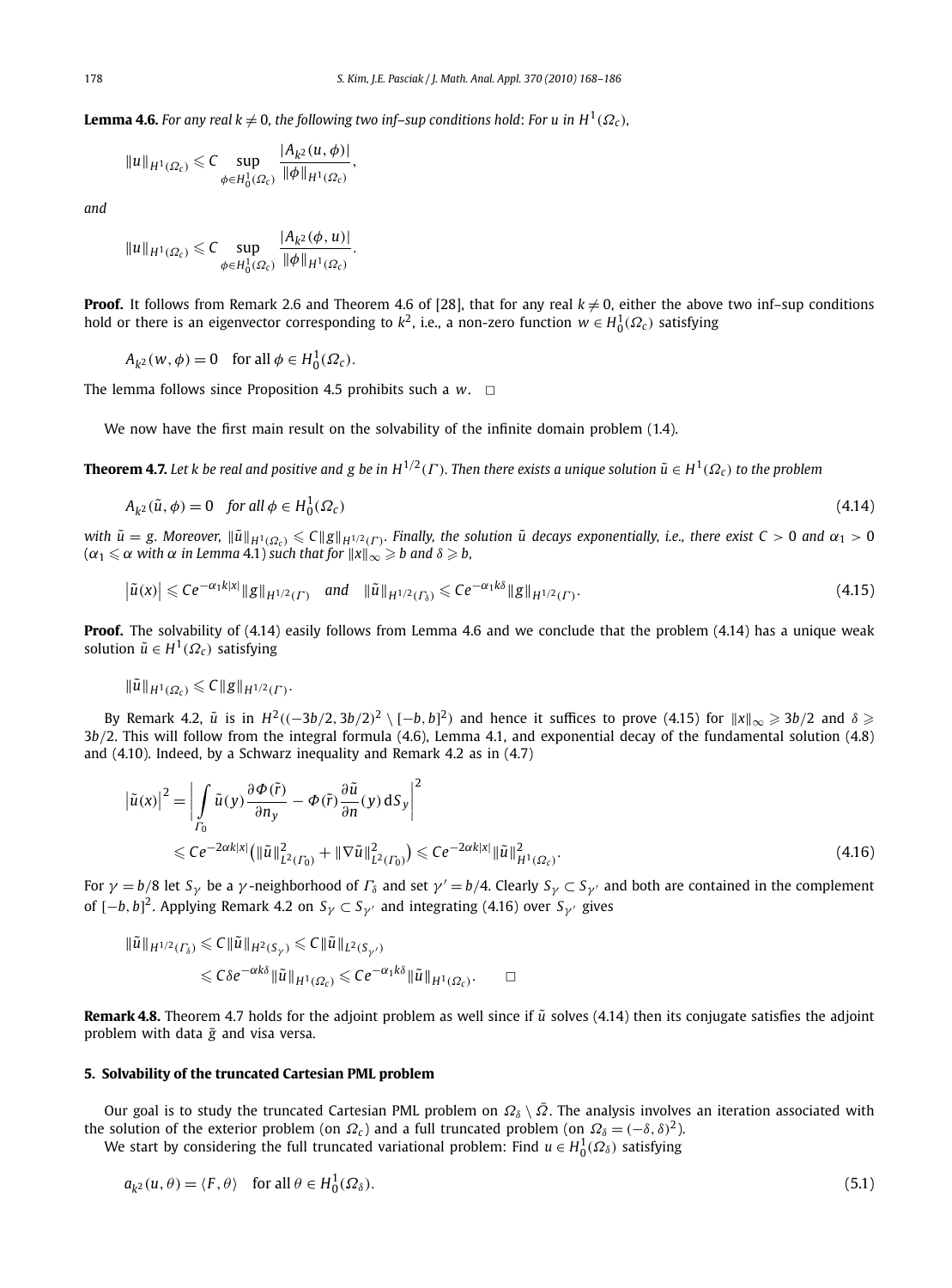Here *F* is a bounded linear functional on  $H_0^1(\Omega_\delta)$ ,  $\langle \cdot, \cdot \rangle$  denotes the duality pairing and

$$
a_{k^2}(u, v) = \int\limits_{\Omega_\delta} \left[ \frac{d(x_2)}{d(x_1)} \frac{\partial u}{\partial x_1} \frac{\partial \bar{v}}{\partial x_1} + \frac{d(x_1)}{d(x_2)} \frac{\partial u}{\partial x_2} \frac{\partial \bar{v}}{\partial x_2} - k^2 J(x) u \bar{v} \right] dx.
$$

It was shown in [28] that there is a positive constant  $\delta_0$  (cf. Remark 2.8 and Theorem 4.8 of [28]) such that the solution of (5.1) exists and is unique provided that *δ>δ*0. Moreover, there is a constant *C* independent of *δ* satisfying

$$
||u||_{H_0^1(\Omega_\delta)} \leq C||F||_{(H_0^1(\Omega_\delta))^*}.
$$

These results hold for the adjoint problem as well. The following proposition is an immediate consequence.

**Proposition 5.1.** *Let g be in*  $H^{1/2}(\Gamma_\delta)$  *with*  $\delta > \delta_0$ *. Then the problem* 

$$
a_{k^2}(u,\phi) = 0 \quad \text{for all } \phi \in H_0^1(\Omega_\delta) \tag{5.2}
$$

*with*  $u = g$  *on*  $\Gamma_{\delta}$  *has a unique solution satisfying* 

$$
||u||_{H^1(\Omega_\delta)} \leqslant C||g||_{H^{1/2}(\Gamma_\delta)}.
$$
\n
$$
(5.3)
$$

*The same result holds for the adjoint solution, i.e.,* (5.2) *replaced by*

$$
a_{k^2}(\phi, u) = 0 \quad \text{for all } \phi \in H_0^1(\Omega_\delta).
$$

*Here C can be taken independent of δ.*

The next proposition provides an inf–sup condition for the truncated PML problem (on  $\Omega_\delta \setminus \bar{\Omega}$ ).

**Proposition 5.2.** There is a constant  $\tilde{\delta}_0$  and  $C = C(\tilde{\delta}_0)$  such that if  $\delta > \tilde{\delta}_0$ ,

$$
||u||_{H^1(\Omega_\delta\setminus\bar{\Omega})} \leq C \sup_{\phi \in H_0^1(\Omega_\delta\setminus\bar{\Omega})} \frac{|a_{k^2}(u,\phi)|}{||\phi||_{H^1(\Omega_\delta\setminus\bar{\Omega})}} \quad \text{for all } u \in H_0^1(\Omega_\delta\setminus\bar{\Omega}).
$$
 (5.4)

*In the above inequality, we have extended u and*  $\phi$  *by zero to all of*  $\Omega_{\delta}$  (*in*  $a_{k^2}(u, \phi)$ )*.* 

**Proof.** Let *u* be in  $H_0^1(\Omega_\delta \setminus \bar{\Omega})$ . To prove (5.4), we construct a solution  $\phi \in H_0^1(\Omega_\delta \setminus \bar{\Omega})$  of the adjoint equation

$$
a_{k^2}(\theta,\phi)=(\theta,u)_{H^1(\Omega_\delta\setminus\bar{\varOmega})}\quad\text{for all }\theta\in H^1_0(\Omega_\delta\setminus\bar{\varOmega})
$$

satisfying

$$
\|\phi\|_{H^1(\Omega_\delta\setminus\bar{\Omega})}\leqslant C\|u\|_{H^1(\Omega_\delta\setminus\bar{\Omega})}.
$$

The proposition then follows since

$$
||u||_{H^1(\Omega_\delta\setminus\bar{\Omega})}=\frac{|a_{k^2}(u,\phi)|}{||u||_{H^1(\Omega_\delta\setminus\bar{\Omega})}}\leqslant C\frac{|a_{k^2}(u,\phi)|}{||\phi||_{H^1(\Omega_\delta\setminus\bar{\Omega})}}.
$$

To construct  $\phi$ , we start by letting  $\tilde{\phi} \in H^1_0(\varOmega_c)$  solve the exterior problem

 $A_{k^2}(\theta, \tilde{\phi}) = (\theta, u)_{H^1(\Omega_c)}$  for all  $\theta \in H_0^1(\Omega_c)$ ,

where we extend *u* by zero outside of  $\Omega_{\delta} \setminus \overline{\Omega}$ . By Lemma 4.6,  $\tilde{\phi}$  is well defined and

$$
\|\tilde{\phi}\|_{H^1(\Omega_c)} \leqslant C \|u\|_{H^1(\Omega_c)}.
$$

Thus, we need only to construct a function *χ* satisfying:

$$
\chi = \tilde{\phi} \quad \text{on } \Gamma_{\delta} \quad \text{and} \quad \chi = 0 \quad \text{on } \Gamma,
$$
\n
$$
a_{k^2}(\theta, \chi) = 0 \quad \text{for all } \theta \in H_0^1(\Omega_{\delta} \setminus \bar{\Omega}),
$$
\n
$$
\|\chi\|_{H^1(\Omega_{\delta} \setminus \bar{\Omega})} \leq C \|u\|_{H^1(\Omega_{\delta} \setminus \bar{\Omega})}.
$$
\n(5.5)

Indeed, then  $\phi = \tilde{\phi} - \chi$  has the desired properties.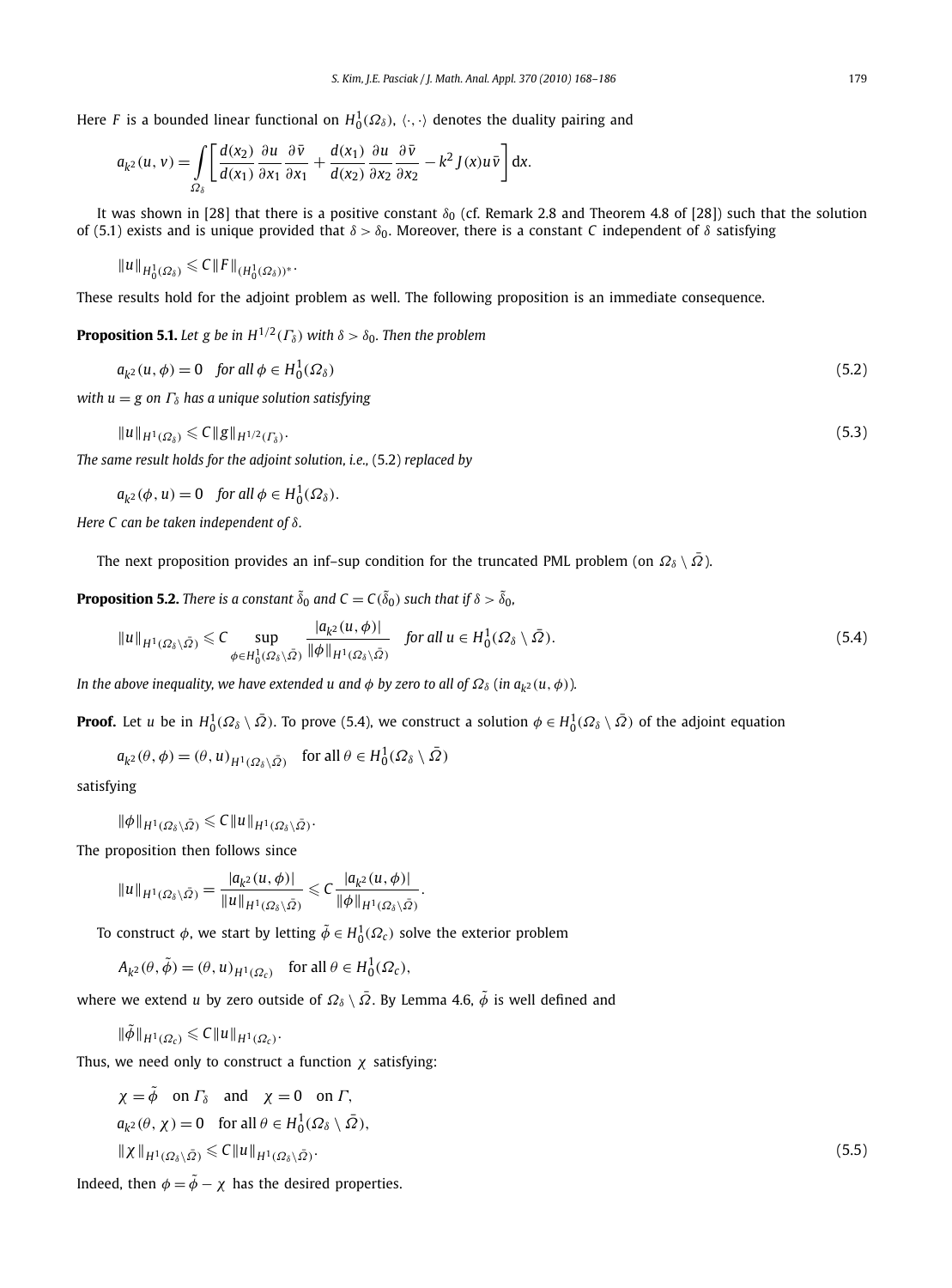We construct *χ* by iteration on  $\Gamma_{\delta}$ . To start, we set  $\chi_0 = \tilde{\phi}$  on  $\Gamma_{\delta}$ . Clearly,  $\chi_0 \in H^{1/2}(\Gamma_{\delta})$ . We set up a sequence  $\{\chi_j\} \subset$ *H*<sup>1/2</sup>(Γ<sub>δ</sub>) by induction. Given  $\chi_j$ , we first define  $w_j^1 ∈ H^1(Ω_δ)$  for  $δ > δ_0$  in Proposition 5.1 to be the unique solution of

$$
a_{k^2}(\theta, w_j^1) = 0 \quad \text{for all } \theta \in H_0^1(\Omega_\delta)
$$

 $w_j^1 = \chi_j$  on  $\Gamma_\delta$ . Next we define  $w_j^2 \in H^1(\Omega_c)$  by

$$
A_{k^2}(\theta, w_j^2) = 0 \quad \text{for all } \theta \in H_0^1(\Omega_c)
$$

and  $w_j^2 = w_j^1$  on *Γ*. We finally set  $\chi_{j+1} = w_j^2$  on  $\Gamma_{\delta}$ .

In addition, the adjoint problem of (4.14) is well posed and its solution satisfies the exponential decay estimates of (4.15). Now, by Proposition 5.1 and Remark 4.8

$$
\|w_j^1\|_{H^1(\Omega_\delta\setminus\bar{\Omega})}\leqslant C\|\chi_j\|_{H^{1/2}(\Gamma_\delta)}
$$

and

$$
\|\chi_{j+1}\|_{H^{1/2}(\Gamma_{\delta})} = \|w_j^2\|_{H^{1/2}(\Gamma_{\delta})} \leq C e^{-\alpha k \delta} \|w_j^1\|_{H^{1/2}(\Gamma)}
$$
  
\$\leq C e^{-\alpha k \delta} \|\chi\_j\|\_{H^{1/2}(\Gamma\_{\delta})}\$. (5.6)

We set  $\tilde{\delta}_0$  by  $\gamma = C e^{-\alpha k \tilde{\delta}_0} < 1$  for  $C$  in (5.6) so that

$$
\|\chi_j\|_{H^{1/2}(\Gamma_\delta)}\leqslant \gamma^j\|\chi_0\|_{H^{1/2}(\Gamma_\delta)}.
$$

Because of this, the telescoping series

$$
\chi_0 = \sum_{j=0}^{\infty} (\chi_j - \chi_{j+1})
$$

converges in  $H^{1/2}(\Gamma_\delta)$  and the corresponding sequence

$$
\sum_{j=0}^{\infty} (w_j^1 - w_j^2) \tag{5.7}
$$

converges in  $H^1(\Omega_\delta \setminus \overline{\Omega})$ . By construction, the limit of (5.7) (which we denote by *χ*) equals  $\tilde{\phi}$  on  $\Gamma_\delta$ . By the definitions of  $w_j^1$  and  $w_j^2$ , it is also clear that each term in (5.7) vanishes on  $\varGamma$  and satisfies the homogeneous equation

$$
a_{k^2}(\theta, w_j^1 - w_j^2) = 0 \quad \text{for all } \theta \in H_0^1(\Omega_\delta \setminus \bar{\Omega})
$$

and so these properties hold for  $\chi$  as well. Finally, by Remark 4.8 and Proposition 5.1

$$
\|\chi\|_{H^1(\Omega_\delta\setminus\bar{\Omega})}\leqslant \sum_{j=0}^\infty \|w_j^1-w_j^2\|_{H^1(\Omega_\delta\setminus\bar{\Omega})}
$$
  

$$
\leqslant C\sum_{j=0}^\infty \|\chi_j\|_{H^{1/2}(\Gamma_\delta)}\leqslant C\|\chi_0\|_{H^{1/2}(\Gamma_\delta)}\leqslant C\|u\|_{H^1(\Omega_\delta\setminus\bar{\Omega})}.
$$

Thus,  $\chi$  satisfies all of the conditions of (5.5) and the proof is complete.  $\Box$ 

**Remark 5.3.** The inf–sup condition for the adjoint problem follows immediately from (5.4) and the fact that the coefficients in the forms are symmetric.

**Remark 5.4.** Proposition 5.2 shows that the inf–sup condition holds for any single positive real number *k*<sup>2</sup> provided that *δ* is large enough. In [26] we will extend this result to uniform stability for *z* in any compact subset *K* contained in the intersection of the resolvent of  $-\tilde{\Delta}$  on  $H^{-1}(\Omega_c)$  and the sector  $S \equiv \{z \in \mathbb{C} : -2 \arg(d_0) < \arg(z) < 0\}$ . This result will play a crucial role in proving convergence of resonance approximations using Cartesian PML in [26].

The following theorem shows exponential convergence of solutions of the truncated problems.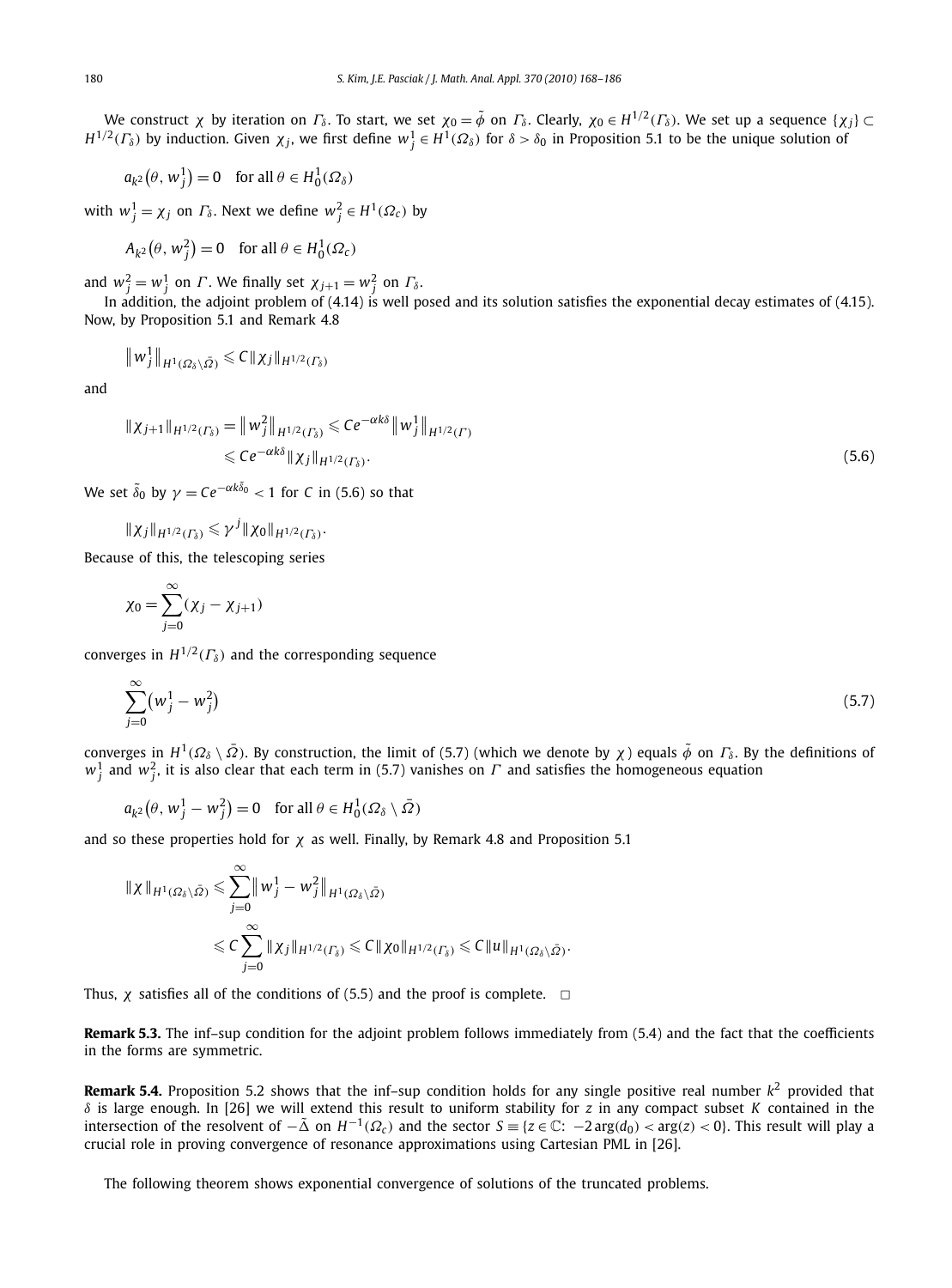${\bf Theorem 5.5.}$  *For*  $\delta > \tilde \delta_0$ *, there exists a unique solution*  $\tilde u_t\in H^1(\varOmega_\delta\setminus\bar{\varOmega})$  *to the problem* 

$$
a_{k^2}(\tilde{u}_t, \phi) = 0 \quad \text{for all } \phi \in H_0^1(\Omega_\delta \setminus \bar{\Omega})
$$
\n
$$
(5.8)
$$

*with*  $\tilde{u}_t = g$  *on*  $\Gamma$  *and*  $\tilde{u}_t = 0$  *on*  $\Gamma_s$  *satisfying* 

$$
\|\tilde{u}_t\|_{H^1(\Omega_\delta\setminus\bar{\Omega})} \leq C \|g\|_{H^{1/2}(\Gamma)}.
$$
\n
$$
(5.9)
$$

*Here C is independent of δ. In addition, if*  $\tilde{u}$  *is the solution to the infinite PML problem* (4.14)*, then* 

$$
\|\tilde{u} - \tilde{u}_t\|_{H^1(\Omega_\delta \setminus \bar{\Omega})} \leqslant C e^{-\alpha_1 k \delta} \|g\|_{H^{1/2}(\Gamma)} \tag{5.10}
$$

*with*  $\alpha_1$  *in Theorem* 4.7.

**Proof.** The existence and uniqueness of  $\tilde{u}_t$  and (5.9) are an immediate consequence of Proposition 5.2 and Remark 5.3. Note that  $\tilde{u} - \tilde{u}_t$  satisfies

$$
a_{k^2}(\tilde{u} - \tilde{u}_t, \phi) = 0 \quad \text{for all } \phi \in H_0^1(\Omega_\delta \setminus \overline{\Omega}),
$$
  

$$
\tilde{u} - \tilde{u}_t = 0 \quad \text{on } \Gamma \quad \text{and} \quad \tilde{u} - \tilde{u}_t = \tilde{u} \quad \text{on } \Gamma_\delta.
$$

Proposition 5.2 and Remark 5.3 then imply that

$$
\|\tilde{u}-\tilde{u}_t\|_{H^1(\Omega_\delta\backslash\bar{\varOmega})}\leq C\|\tilde{u}\|_{H^{1/2}(\varGamma_\delta)}
$$

and (5.10) follows from Theorem 4.7.  $\Box$ 

#### **6. Finite element analysis**

In this section, we discuss properties of the finite element approximation of the solution  $\tilde{u}_t$  of the variational problem (5.8). As this analysis is standard, we only give a brief sketch of the arguments. For simplicity, we assume that *Γ* is polygonal as the errors which result from the finite element method associated with boundary approximation are well understood.

Let  $\mathcal{T}_h$  denote a partition of shape-regular triangular (or quadrilateral) meshes of  $\mathcal{Q}_\delta \setminus \overline{\Omega}$ , and *h* represents the diameters of elements, e.g.,  $h = \max_{K \in \mathcal{T}_h} \text{diam}(K)$ . Let  $S_h$  denote a subspace of  $H^1(\Omega_\delta \setminus \overline{\Omega})$  consisting of piecewise polynomial finite element functions and  $S_h^0$  denote the subset of functions in  $S_h$  which vanish on  $\Gamma\cup\Gamma_\delta$ . We assume that *g* is the trace of a function in our approximation space as the additional errors associated with boundary quadrature in the finite element method are well understood. Let  $\tilde{S}_h$  be the set of functions in  $S_h$  which coincide with *g* on *Γ* and vanish on  $\Gamma_\delta$ . In this case, the finite element approximation to  $\tilde{u}_t$  is the function in  $\tilde{u}_h \in \tilde{S}_h$  satisfying

$$
a_{k^2}(\tilde{u}_h, \theta) = 0 \quad \text{for all } \theta \in S_h^0.
$$

The unique solvability of  $\tilde{u}_h$  is a consequence of an argument of Schatz [33]. Since the real parts of the elements of *H* are uniformly bounded from below by a positive constant and *J* is bounded, the sesquilinear form  $a_{k^2}(\cdot, \cdot)$  satisfies a Gärding inequality.

Given  $g \in L^2(\Omega_\delta \setminus \bar{\Omega})$ , let  $\phi \in H_0^1(\Omega_\delta \setminus \bar{\Omega})$  be the solution to the adjoint problem:

$$
a_{k^2}(\theta, \phi) = (\theta, g)
$$
 for all  $\theta \in H_0^1(\Omega_\delta \setminus \overline{\Omega})$ .

By the smoothness of *σ*˜ given by (1.3), the elliptic regularity for the adjoint problem is determined by its behavior near *Γ* , i.e.,  $\phi \in H^{1+s}(\Omega_\delta \setminus \overline{\Omega})$  for some  $s > 1/2$ .

Under these conditions, the technique of [33] (see, also, [34]) gives that there is a positive number  $h_0$  such that for  $h < h_0$ ,  $\tilde{u}_h$  is uniquely defined and satisfies

$$
\|\tilde{u}_t-\tilde{u}_h\|_{H^1(\Omega_\delta\setminus\bar{\Omega})}\leqslant C\inf_{\phi_h\in\tilde{S}_h}\|\tilde{u}_t-\phi_h\|_{H^1(\Omega_\delta\setminus\bar{\Omega})}.
$$

**Remark 6.1.** In contrast to earlier sections, the analysis suggested in this section leads to constants (i.e.,  $h_0$  and C above) which may depend on *δ*. To get control over these constants, we would need to derive a uniform bound (as a function of *δ*) for the elliptic regularity constant, i.e., *C(δ)* satisfying

$$
\|\phi\|_{H^{1+s}(\Omega_\delta\setminus\bar{\Omega})}\leqslant C(\delta)\|g\|_{H^{-1+s}(\Omega_\delta\setminus\bar{\Omega})}.
$$

This is beyond the scope of this paper.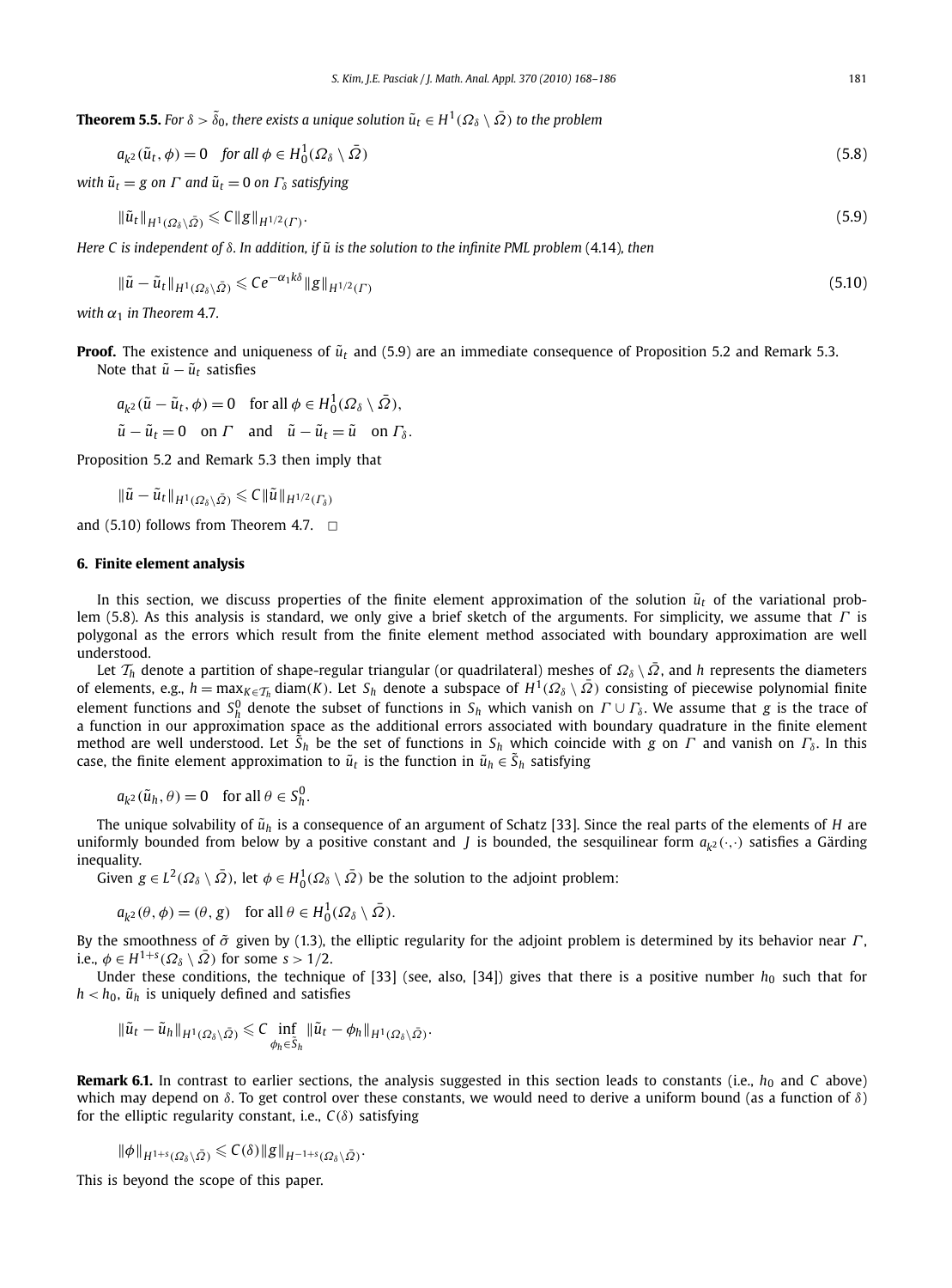



(c) Imaginary part of the exact solution

**Table 1**



(d) Imaginary part of the finite element PML solution

**Fig. 3.** Exact solution and its finite element PML approximation. (For interpretation of the references to color in this figure legend, the reader is referred to the web version of this article.)

| h    | $#$ dofs | real $H^1$ -error |       | real $L^2$ -error |       |
|------|----------|-------------------|-------|-------------------|-------|
|      | 240      | $1.678e + 00$     | ratio | $5.621e - 01$     | ratio |
| 1/2  | 864      | $9.791e - 01$     | 1.71  | $2.955e - 01$     | 1.90  |
| 1/4  | 3264     | $5.642e - 01$     | 1.74  | $1.949e - 01$     | 1.90  |
| 1/8  | 12672    | $2.104e - 01$     | 2.68  | $3.957e - 02$     | 4.93  |
| 1/16 | 49920    | $9.913e - 02$     | 2.12  | $1.042e - 02$     | 3.80  |
| 1/32 | 198144   | $4.866e - 02$     | 2.04  | $2.646e - 03$     | 3.94  |
| 1/64 | 789504   | $2.421e - 02$     | 2.01  | $6.643e - 04$     | 3.98  |
|      |          |                   |       |                   |       |

Convergence of the real part of the finite element PML approximate solutions.

## **7. Numerical experiments**

As a numerical example we consider a scattering problem (1.1) with a square scatterer  $\Omega = (-1, 1)^2$  in  $\mathbb{R}^2$  with the wave number  $k = 2$ . The boundary condition is given by  $g = e^{i\theta} H_1^1(kr)$  on  $\Gamma$ , where  $r$  and  $\theta$  are the polar coordinates of  $x$ . Clearly,  $u(x) = e^{i\theta} H_1^1(kr)$  satisfies (1.1).

A Cartesian PML with the parameters

$$
a=3, \qquad b=4, \qquad \sigma_0=1
$$

is applied to (1.1) and so we will measure the error between the finite element PML solutions and the exact one on the "region of computational interest" [−3, 3]<sup>2</sup> \[−1, 1]<sup>2</sup>. For numerical computation, the infinite domain is truncated to a finite domain  $[-5, 5]^2 \setminus [-1, 1]^2$  ( $\delta = 5$ ).

The numerical results obtained using the finite element library DEAL.II [2,3] are given in Fig. 3 and Table 1. As shown in Fig. 3, the finite element PML solution is very close to the exact solution in [−3*,* 3] <sup>2</sup> \ [−1*,* 1] <sup>2</sup> and rapidly decays to zero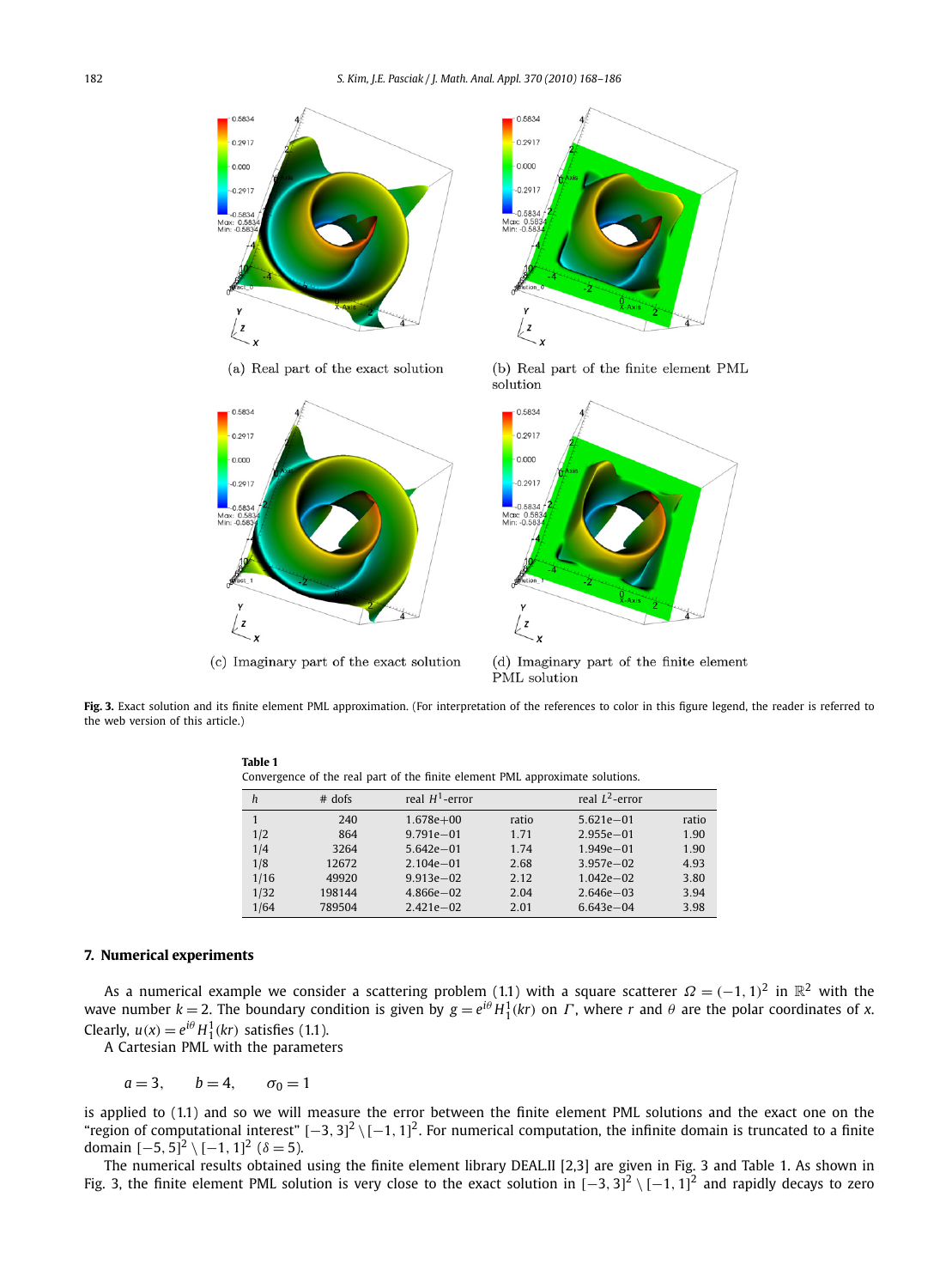

**Fig. 4.** Graphs of real and imaginary parts of the exact solution (dashed curves) and the finite element PML approximation (solid curves for  $h = 1/32$ ) at *x*<sub>2</sub> = 2 as functions of *x*<sub>1</sub> in [−5, 5].

outside. This is also illustrated in Fig. 4 which shows the graphs of the real and imaginary parts of the exact solution and the finite element PML approximation at  $x_2 = 2$  as functions of  $x_1$  with  $-5 \le x_1 \le 5$ .

To further illustrate convergence of the finite element PML solutions, the errors between the interpolant of the exact solution *u* and the finite element PML solution  $\tilde{u}_h$  are reported in Table 1 on the region [−3, 3]<sup>2</sup> \[−1, 1]<sup>2</sup> for different *h.* Note that the finite element PML solution  $\tilde{u}_h$  approximates the truncated PML solution  $\tilde{u}_t$  which cannot be analytically determined inside the layer. The table suggests first-order convergence in  $H<sup>1</sup>$  and second-order convergence in  $L<sup>2</sup>$ . This is not surprising because by Theorem 5.2, the truncated solution  $\tilde{u}_t$  is exponentially close to the original solution  $u$  in the region of interest  $[-3, 3]^2 \setminus [-1, 1]^2$ .

#### **Acknowledgments**

This work was supported in part by the National Science Foundation through Grant DMS-0609544 and in part by award number KUS-C1-016-04 made by King Abdulla University of Science and Technology (KAUST).

#### **Appendix A**

In this appendix for simplicity, we use  $x_j^z = x_j$ ,  $y_j^z = y_j$ , and  $\tilde{r}^z = \tilde{r}$  without *z* dependency.

**Proof of Lemma 3.1.** We first consider the case of  $Im(z) \ge 0$ . Let  $x \ne \gamma$ . By the mean value theorem,

$$
x_j \tilde{\sigma}(x_j) - y_j \tilde{\sigma}(y_j) = \sigma(\xi_j)(x_j - y_j)
$$

for some  $\xi_j$  between  $x_j$  and  $y_j$  and hence

$$
Re(\tilde{x}_j - \tilde{y}_j) = (1 + Re(z)\sigma(\xi_j))(x_j - y_j),
$$
  
\n
$$
Im(\tilde{x}_j - \tilde{y}_j) = Im(z)\sigma(\xi_j)(x_j - y_j).
$$
\n(A.1)

Since  $Re(z) > -1/(2\sigma_M)$ 

$$
(1 + \text{Re}(z)\sigma(\xi_j)) \geq 1/2. \tag{A.2}
$$

If  $x_j > y_j$  then

$$
0 \leqslant \arg(\tilde{x}_j - \tilde{y}_j) = \tan^{-1} \frac{\text{Im}(z)\sigma(\xi_j)}{1 + \text{Re}(z)\sigma(\xi_j)} \leqslant \tan^{-1} \big(2\sigma_M \text{Im}(z)\big) \leqslant \frac{\pi}{2} - \varepsilon/2
$$

for some  $\varepsilon > 0$ . Therefore, it follows immediately that

$$
0 \leqslant \arg\left((\tilde{x}_j - \tilde{y}_j)^2\right) \leqslant \pi - \varepsilon. \tag{A.3}
$$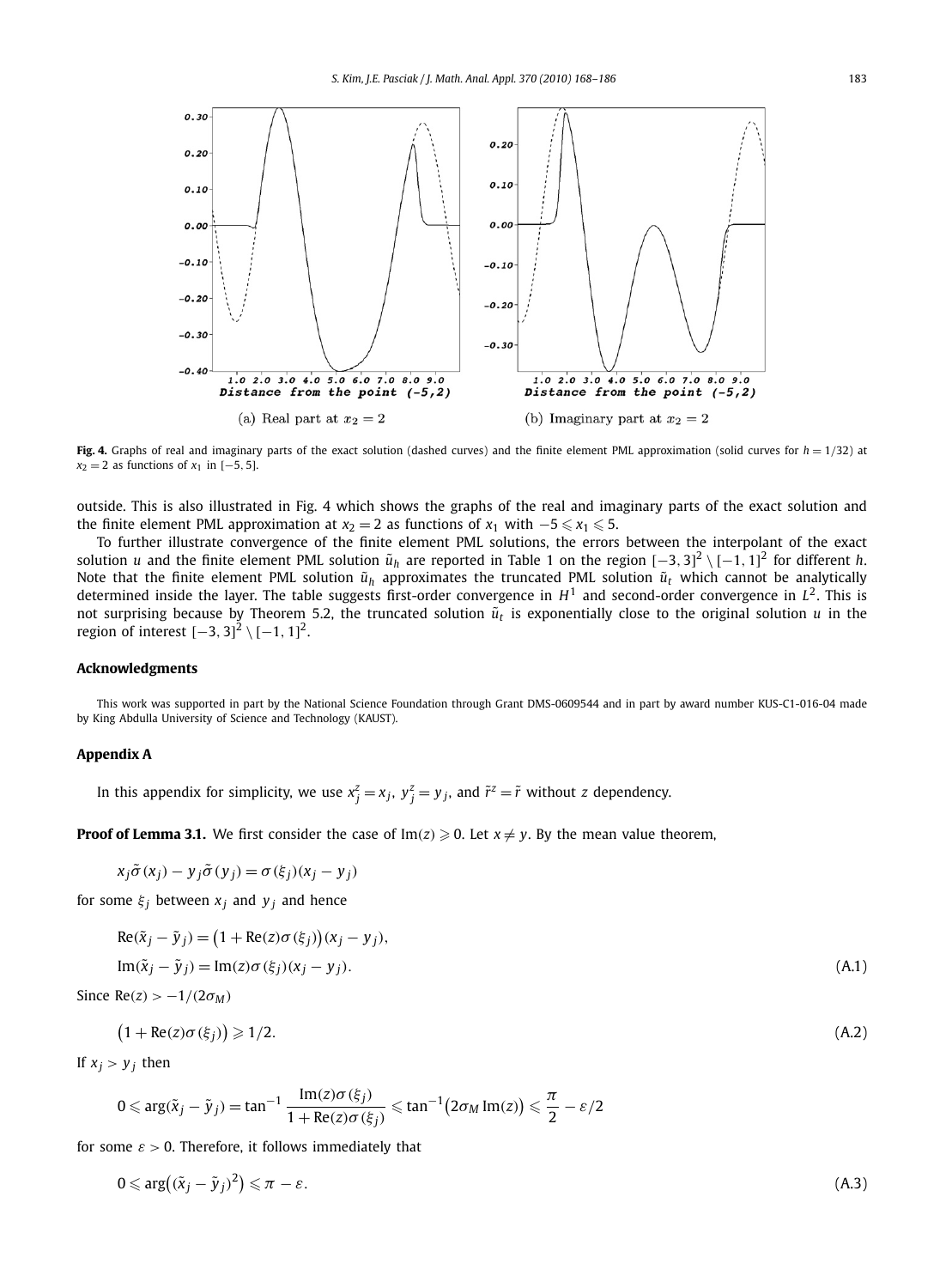

**Fig. 5.**  $\tilde{r}^2$  in the complex plane  $\mathbb{C}$ .

Clearly, (A.3) also holds when  $y_j > x_j$ . Now the sector  $S_{0,\pi-\varepsilon} = \{\eta \in \mathbb{C} : 0 \leq \arg(\eta) \leq \pi - \varepsilon\}$  is closed under addition so it follows that

$$
0 \leqslant \arg((\tilde{x}_1 - \tilde{y}_1)^2 + (\tilde{x}_2 - \tilde{y}_2)^2) \leqslant \pi - \varepsilon.
$$

When Im(*z*)  $\leq$  0, the argument is the same except both terms end up in the sector  $S_{-\pi+\varepsilon,0}$ .  $\Box$ 

**Proof of Lemma 3.3.** The upper inequality is immediate from (A.1) as  $|1 + z\sigma(\xi_i)|$  is uniformly bounded when *z* is uniformly bounded.

For the lower, we again consider the case of  $Im(z) \ge 0$  as the other case is similar. We observe that

$$
\left|\tilde{r}^{2}\right|^{2} = \left|(\tilde{x}_{1} - \tilde{y}_{1})^{2} + (\tilde{x}_{2} - \tilde{y}_{2})^{2}\right|^{2}
$$
  
=  $|\tilde{x}_{1} - \tilde{y}_{1}|^{4} + |\tilde{x}_{2} - \tilde{y}_{2}|^{4} - 2|\tilde{x}_{1} - \tilde{y}_{1}|^{2}|\tilde{x}_{2} - \tilde{y}_{2}|^{2} \cos(\pi - \theta),$ 

where  $\theta$  is the positive angle between  $(\tilde{x}_1 - \tilde{y}_1)^2$  and  $(\tilde{x}_2 - \tilde{y}_2)^2$  (see Fig. 5). Since the angle  $\theta$  is in  $[0, \pi - \varepsilon]$  (from the previous proof), there exists a constant  $C_c = C_c(\alpha)$  such that

$$
-1 \leqslant \cos(\pi - \theta) < C_c < 1. \tag{A.4}
$$

Then by a Schwarz inequality

$$
\left|\tilde{r}^{2}\right|^{2} \geqslant (1 - C_{c})(\left|\tilde{x}_{1} - \tilde{y}_{1}\right|^{4} + \left|\tilde{x}_{2} - \tilde{y}_{2}\right|^{4})
$$

$$
\geqslant \frac{(1 - C_{c})}{2^{5}}\left(\left|x_{1} - y_{1}\right|^{2} + \left|x_{2} - y_{2}\right|^{2}\right)^{2}.
$$

For the last inequality above, we used the arithmetic–geometric mean inequality, (A.1) and (A.2). This completes the proof of the lemma.  $\Box$ 

#### **Appendix B**

Here we discuss modifications that are required for analysis of the Cartesian PML in  $\mathbb{R}^3$ . The only differences between  $\mathbb{R}^2$  and  $\mathbb{R}^3$  are the complexified distance  $\tilde{r}$ , the fundamental solution to the Helmholtz equation and the sesquilinear form  $A(\cdot, \cdot)$  associated with the variational problem of the Cartesian PML Laplace operator.

The extension of  $\tilde{r}$  in  $\mathbb{R}^2$  to the case of  $\mathbb{R}^3$  is straightforward. The properties of  $\tilde{r}$  in  $\mathbb{R}^2$  in Lemma 3.1, Remark 3.2, Lemma 3.3 and Lemma 4.1 are true in the case of  $\mathbb{R}^3$  and they are verified in the same manner as their analogues in  $\mathbb{R}^2$ .

As for estimates for the spherical Hankel functions, since the fundamental solution to the Helmholtz equation in  $\mathbb{R}^3$  is defined by

$$
\Phi(r) = \frac{e^{ikr}}{4\pi r},
$$

the inequalities analogous to (3.3) are

$$
\left|\Phi(z)\right|<\frac{C}{|z|},\qquad \left|\Phi'(z)\right|<\frac{C}{|z|^2}
$$

for a constant *C*. Here we note that *Φ(*|*x*|*)* and *Φ (*|*x*|*)* are integrable on a neighborhood of the origin in R3, which allows Lemma 3.6 and so Theorem 3.4 and Remark 3.8 to hold in  $\mathbb{R}^3$ . Also,  $\Phi(z)$  and  $\Phi'(z)$  in  $\mathbb{R}^3$  are given by

$$
\Phi(z) = \frac{e^{ikz}}{4\pi z}, \qquad \Phi'(z) = \frac{e^{ikz}}{4\pi z} \left( ik - \frac{1}{z} \right),
$$

which replaces the estimates (3.4) of the fundamental solution for large |z|. Thus, the fundamental solution in  $\mathbb{R}^3$  decays exponentially when the variables are stretched into the complex plane by PML.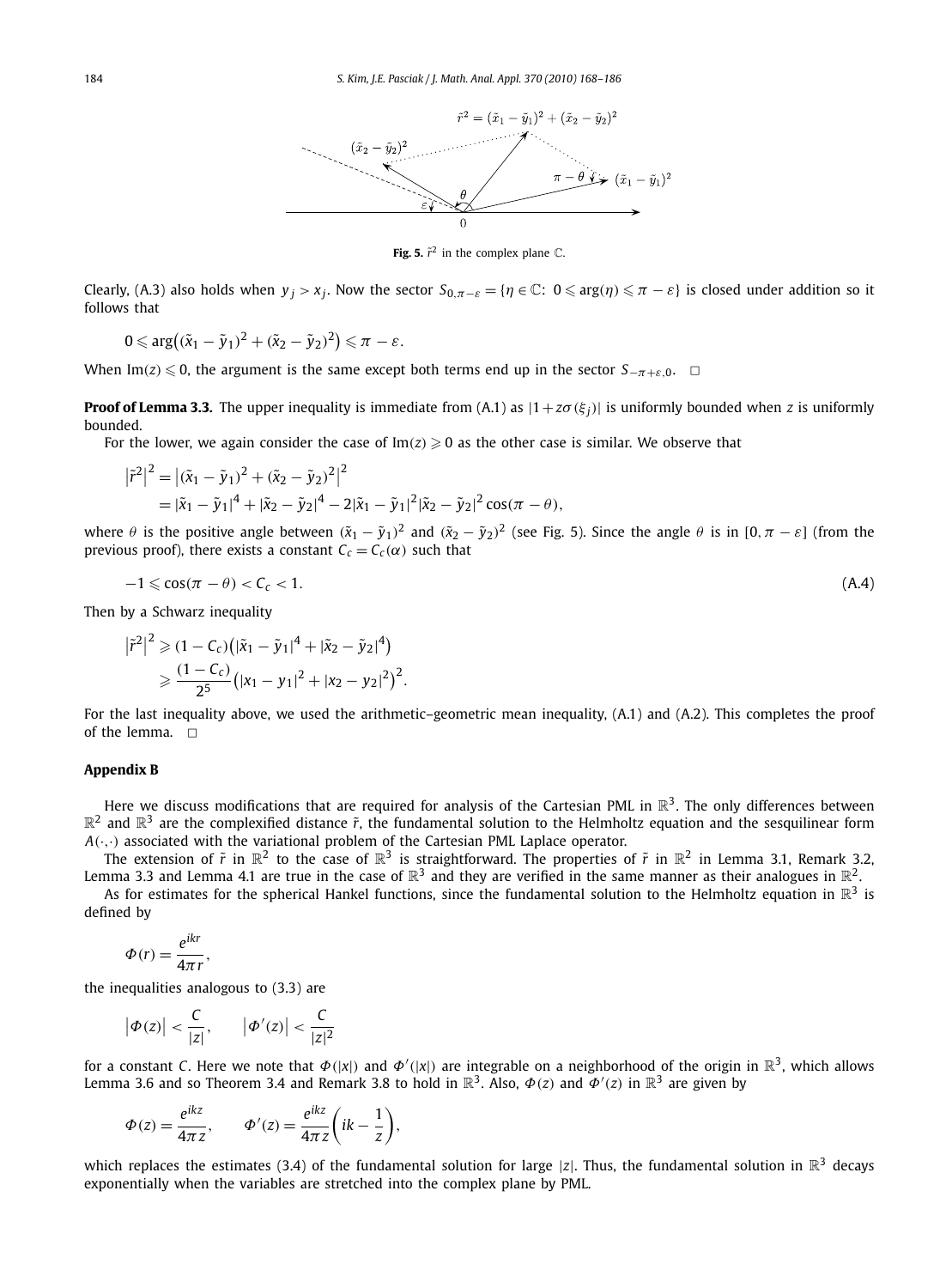For the application of the results in [28] and verification of interior regularity estimates (Remark 4.2) it suffices to verify the following inf–sup condition:

$$
||u||_{H^{1}(D)} \leq C \sup_{v \in H^{1}(D)} \frac{|A(u,v) + \gamma(Ju,v)_{D}|}{||v||_{H^{1}(D)}}.
$$
\n(B.1)

Here  $(\cdot, \cdot)_D$  denotes the inner-product in  $L^2(D)$ . This result holds for any domain *D* and a fixed positive number  $\gamma$ . It is easy to prove this result under the (severe) restriction  $0 < arg(1 + iσ<sub>M</sub>) < π/3$  (but with a complex constant *γ*). A proof of this result without this restriction was shown to us by Professor James Bramble and is given below.

Let u be in  $H^1(D)$  and set  $v = (1 - i\sigma_M)\overline{J}^{-1}u$ . Note that because of the assumptions on  $\tilde{\sigma}$ ,  $\overline{J}^{-1}u$  is in  $H^1(D)$  and its norm in  $H^1(D)$  is equivalent, with constants only depending on  $\tilde{\sigma}$ , to that of *u*. Then

$$
A(u, v) = (1 + i\sigma_M) \int_D \left[ d(x_1)^{-2} \left| \frac{\partial u}{\partial x_1} \right|^2 + d(x_2)^{-2} \left| \frac{\partial u}{\partial x_2} \right|^2 + d(x_3)^{-2} \left| \frac{\partial u}{\partial x_3} \right| \right] dx + b(u, u)
$$
  
=  $(1 + i\sigma_M) a(u, u) + b(u, u).$ 

The form  $b(\cdot, \cdot)$  contains the terms where the original derivatives applied to *v* fall on  $\bar{J}^{-1}$  and hence

 $|b(u, u)| \leq C_1 ||\nabla u||_{(L^2(D))^2} ||u||_{L^2(D)}$ .

Moreover, it is easy to see that Re $((1+i\sigma_M)/d(x)^2) \ge \beta > 0$  holds for some *β* independent of *x*. Thus, for *γ* real and positive,

$$
|A(u, v) + \gamma(Ju, v)| \ge Re[(1 + i\sigma_M)a(u, u)] + \gamma(u, u)_D - C_1 \|\nabla u\|_{(L^2(D))^2} \|u\|_{L^2(D)}
$$
  
\n
$$
\ge \beta \|\nabla u\|_{(L^2(D))^2}^2 + \gamma \|u\|_{L^2(D)}^2 - C_1 \|\nabla u\|_{(L^2(D))^2} \|u\|_{L^2(D)}
$$
  
\n
$$
\ge (\beta - C_1 \eta/2) \|\nabla u\|_{(L^2(D))^2}^2 + (\gamma - C_1/(2\eta)) \|u\|_{L^2(D)}^2.
$$

The last inequality holds for any positive *η*. The inequality (B.1) with  $C = 2/\beta$  follows taking  $\eta = \beta/C_1$  and  $\gamma = \beta/2$  + *C*1*/(*2*η)*.

#### **References**

- [1] M. Abramowitz, I.A. Stegun, Handbook of Mathematical Functions with Formulas, Graphs, and Mathematical Tables, vol. 55, Dover, New York, 1964.
- [2] W. Bangerth, R. Hartmann, G. Kanschat, deal.II Differential Equations Analysis Library, Technical Reference.
- [3] W. Bangerth, R. Hartmann, G. Kanschat, deal.II—a general-purpose object-oriented finite element library, ACM Trans. Math. Software 33 (4) (2007), Art. 24, 27.
- [4] A. Bayliss, E. Turkel, Radiation boundary conditions for wave-like equations, Comm. Pure Appl. Math. 33 (6) (1980) 707–725.
- [5] J.-P. Berenger, A perfectly matched layer for the absorption of electromagnetic waves, J. Comput. Phys. 114 (2) (1994) 185–200.
- [6] J.-P. Berenger, Three-dimensional perfectly matched layer for the absorption of electromagnetic waves, J. Comput. Phys. 127 (2) (1996) 363–379.
- [7] A. Bermúdez, L. Hervella-Nieto, A. Prieto, R. Rodríguez, An exact bounded perfectly matched layer for time-harmonic scattering problems, SIAM J. Sci. Comput. 30 (1) (2007/2008) 312–338.
- [8] P. Bettess, Infinite elements, Internat. J. Numer. Methods Engrg. 11 (1977) 53–64.
- [9] J.H. Bramble, J.E. Pasciak, Analysis of a finite PML approximation for the three dimensional time-harmonic Maxwell and acoustic scattering problems, Math. Comp. 76 (258) (2007) 597–614 (electronic).
- [10] J.H. Bramble, J.E. Pasciak, Analysis of a finite element PML approximation for the three dimensional time-harmonic Maxwell problem, Math. Comp. 77 (261) (2008) 1–10 (electronic).
- [11] J.H. Bramble, J.E. Pasciak, D. Trenev, Analysis of a finite PML approximation to the three dimensional elastic wave scattering problem, Math. Comp., in press.
- [12] G. Chen, J. Zhou, Boundary Element Methods, Academic Press Ltd., London, 1992.
- [13] F. Collino, P. Monk, The perfectly matched layer in curvilinear coordinates, SIAM J. Sci. Comput. 19 (6) (1998) 2061–2090 (electronic).
- [14] B. Engquist, A. Majda, Absorbing boundary conditions for the numerical simulation of waves, Math. Comp. 31 (139) (1977) 629–651.
- [15] B. Engquist, A. Majda, Radiation boundary conditions for acoustic and elastic wave calculations, Comm. Pure Appl. Math. 32 (3) (1979) 314–358.
- [16] K. Gerdes, A review of infinite element methods for exterior Helmholtz problems, J. Comput. Acoust. 8 (1) (2000) 43–62.
- [17] D. Gilbarg, N.S. Trudinger, Elliptic Partial Differential Equations of Second Order, Springer-Verlag, Berlin, 1977.
- [18] T. Hagstrom, H.B. Keller, Exact boundary conditions at an artificial boundary for partial differential equations in cylinders, SIAM J. Math. Anal. 17 (2) (1986) 322–341.
- [19] W.S. Hall, The Boundary Element Method, Kluwer Academic Publishers Group, Dordrecht, 1994.
- [20] I. Harari, U. Albocher, Studies of FE/PML for exterior problems of time-harmonic elastic waves, Comput. Methods Appl. Mech. Engrg. 195 (29–32) (2006) 3854–3879.
- [21] F.D. Hastings, J.B. Schneider, S.L. Broschat, Application of the perfectly matched layer (PML) absorbing boundary condition to elastic wave propagation, J. Acoust. Soc. Am. 100 (1996) 3061–3069.
- [22] S. Hein, T. Hohage, W. Koch, On resonances in open systems, J. Fluid Mech. 506 (2004) 255–284.
- [23] S. Hein, T. Hohage, W. Koch, J. Schöberl, Acoustic resonances in a high-lift configuration, J. Fluid Mech. 582 (2007) 179–202.
- [24] M.A. Jaswon, G.T. Symm, Integral Equation Methods in Potential Theory and Elastostatics, Academic Press, London, 1977.
- [25] J.B. Keller, D. Givoli, Exact nonreflecting boundary conditions, J. Comput. Phys. 82 (1) (1989) 172–192.
- [26] S. Kim, J.E. Pasciak, The Cartesian PML approximation of resonances in open systems, in preparation.
- [27] S. Kim, J.E. Pasciak, The computation of resonances in open systems using a perfectly matched layer, Math. Comp. 78 (267) (2009) 1375–1398.